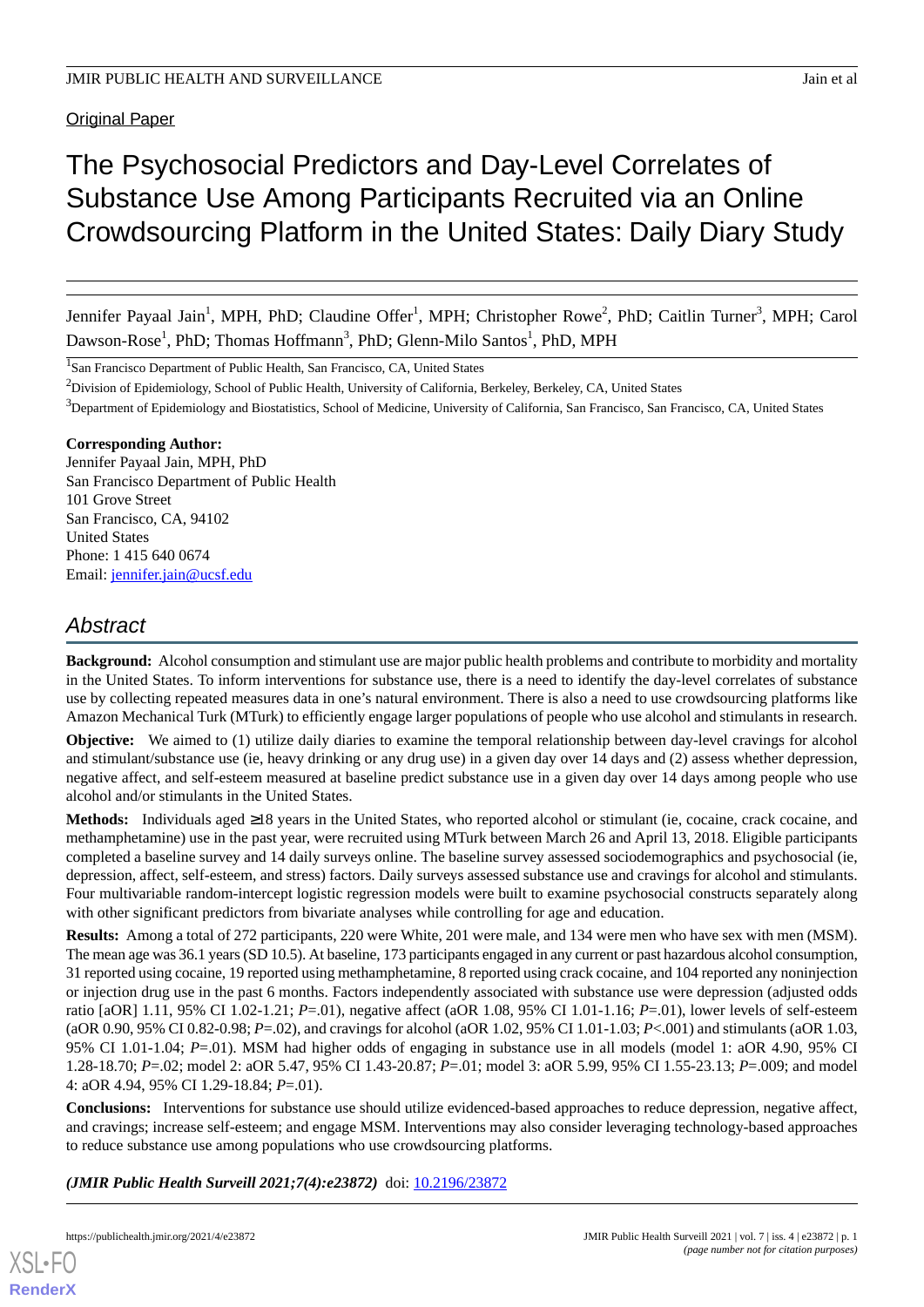## **KEYWORDS**

Amazon Mechanical Turk; stimulant use; alcohol use; craving; depression; affect; self-esteem; men who have sex with men

# *Introduction*

Alcohol consumption and drug use are major public health problems and contribute to a substantial amount of morbidity and mortality among adults in the United States [\[1](#page-10-0)-[3\]](#page-10-1). Both psychosocial stressors and biobehavioral features play key roles in drug and alcohol use behaviors [\[4](#page-10-2)[-6](#page-10-3)]. For instance, depression [[7\]](#page-10-4), negative affect (eg, guilt and shame) [[8](#page-10-5),[9\]](#page-10-6), stress [\[10](#page-10-7),[11\]](#page-10-8), and low self-esteem  $[12,13]$  $[12,13]$  $[12,13]$  are known to characterize patterns of substance use. Further, craving, which can be described as an urge or desire to use drugs or alcohol, is a key biobehavioral aspect of substance use disorder (SUD)  $[6,14]$  $[6,14]$  $[6,14]$  and has been linked to drug and alcohol use in several studies [[6](#page-10-3)[,15](#page-11-2),[16\]](#page-11-3). However, understanding how these psychosocial factors and biobehavioral features influence substance use on a day-to-day basis remains understudied, especially among populations who use crowdsourcing platforms.

The relationship between craving and substance use is difficult to measure with accuracy because of the transient nature of craving [\[17](#page-11-4)]. Further, substance use can be episodic and is often shaped by mood and context (eg, social setting) [\[18](#page-11-5)]. Therefore, in order to more accurately capture the daily patterns associated with substance use, methodological approaches that overcome these challenges should be leveraged. The daily dairy method [[18](#page-11-5)[-20](#page-11-6)] offers a promising opportunity to identify the day-level correlates of substance use by collecting repeated measures over time in one's natural environment, thereby taking into account within-person variation related to mood and context [\[17,](#page-11-4)[18](#page-11-5),[21\]](#page-11-7).

Substance use research generally relies on traditional recruitment methods (eg, targeted sampling and respondent driven sampling), which are expensive and time consuming [\[22](#page-11-8),[23\]](#page-11-9). Additionally, people who use alcohol or other drugs are often difficult to retain in research, which can result in small sample sizes and limited generalizability [[23\]](#page-11-9). Amazon Mechanical Turk (MTurk) is an innovative crowdsourcing platform that can be used to overcome these limitations by efficiently recruiting and engaging larger populations of people who use alcohol or other drugs in research using the internet [[23\]](#page-11-9). Although MTurk has been used more widely over the past decade, it is still underutilized, and its use may improve the scientific rigor of substance use research by overcoming the limitations noted above. In addition, MTurk may reduce underreporting bias by enabling participants to report on sensitive behaviors in private settings [[23\]](#page-11-9). More research, which leverages MTurk and the daily diary method together, is needed to engage larger populations of people who use alcohol or other drugs in research and to identify the day-level correlates of substance use. This may advance our understanding of the public health program needs related to substance use for populations who use crowdsourcing platforms in the United States.

In order to reduce this gap in research, we utilized daily dairies to identify the day-level correlates of substance use in a given day over a 2-week follow-up period among people who use alcohol or stimulants and who were recruited using MTurk in

the United States. In addition, we assessed the relationship between key psychological factors measured at baseline and substance use in a given day over the 2-week follow-up period. More specifically, the main two objectives of this study were to (1) examine the relationship between day-level cravings for alcohol and/or stimulants (ie, crack cocaine, cocaine, or methamphetamine) and substance use in a given day, and (2) determine whether certain psychosocial factors, such as depression, negative affect, self-esteem, and stress measured at baseline, were associated with substance use in a given day over the follow-up period. We hypothesized that both day-level cravings for alcohol and stimulants, and psychosocial stressors would be key predictors of substance use among MTurk users. Taken together, this research aimed to identify the daily correlates and baseline predictors of substance use among people who use alcohol and/or stimulants and who were recruited using MTurk, which may help inform the development of interventions for populations who utilize crowdsourcing platforms in the United States.

# *Methods*

#### **Ethical Considerations**

Baseline and follow-up data were drawn from the Stimulants and Alcohol use in MTurk Behavioral Assessments Study ("SAMBA"), a study designed to examine substance use and HIV-related sexual risk behaviors among men who have sex with men (MSM) and non-MSM who use alcohol and/or stimulants in the United States. All study procedures and materials were reviewed and approved by the Institutional Review Board at the University of California, San Francisco. All participants provided informed consent using an online consent form during the screening process.

#### **Recruitment, Screening, and Enrollment**

A total of 272 participants in the United States were enrolled using MTurk between March 26 and April 13, 2018. Participants were recruited online using MTurk [\[23](#page-11-9)], which involved posting an initial "Human Intelligence Task" and then screening participants for eligibility. Participants were considered eligible if they (1) were at least 18 years old, (2) were able to speak English, and (3) reported alcohol or stimulant (ie, cocaine, crack cocaine, or methamphetamine) use in the past year at baseline. The SAMBA Study recruited for the following two eligible groups (1:1 ratio): MSM who use alcohol or stimulants and non-MSM who use alcohol or stimulants. The parent study was interested in examining both substance use and HIV-related risk behaviors, and explicitly sampled MSM because this population is disproportionately impacted by both substance use and HIV-related risk behaviors [\[24](#page-11-10),[25\]](#page-11-11).

#### **Online Surveys**

All surveys were administered online and completed using computers or smartphones. First, participants completed an initial survey to be screened for eligibility, and if they were considered eligible, they completed a baseline assessment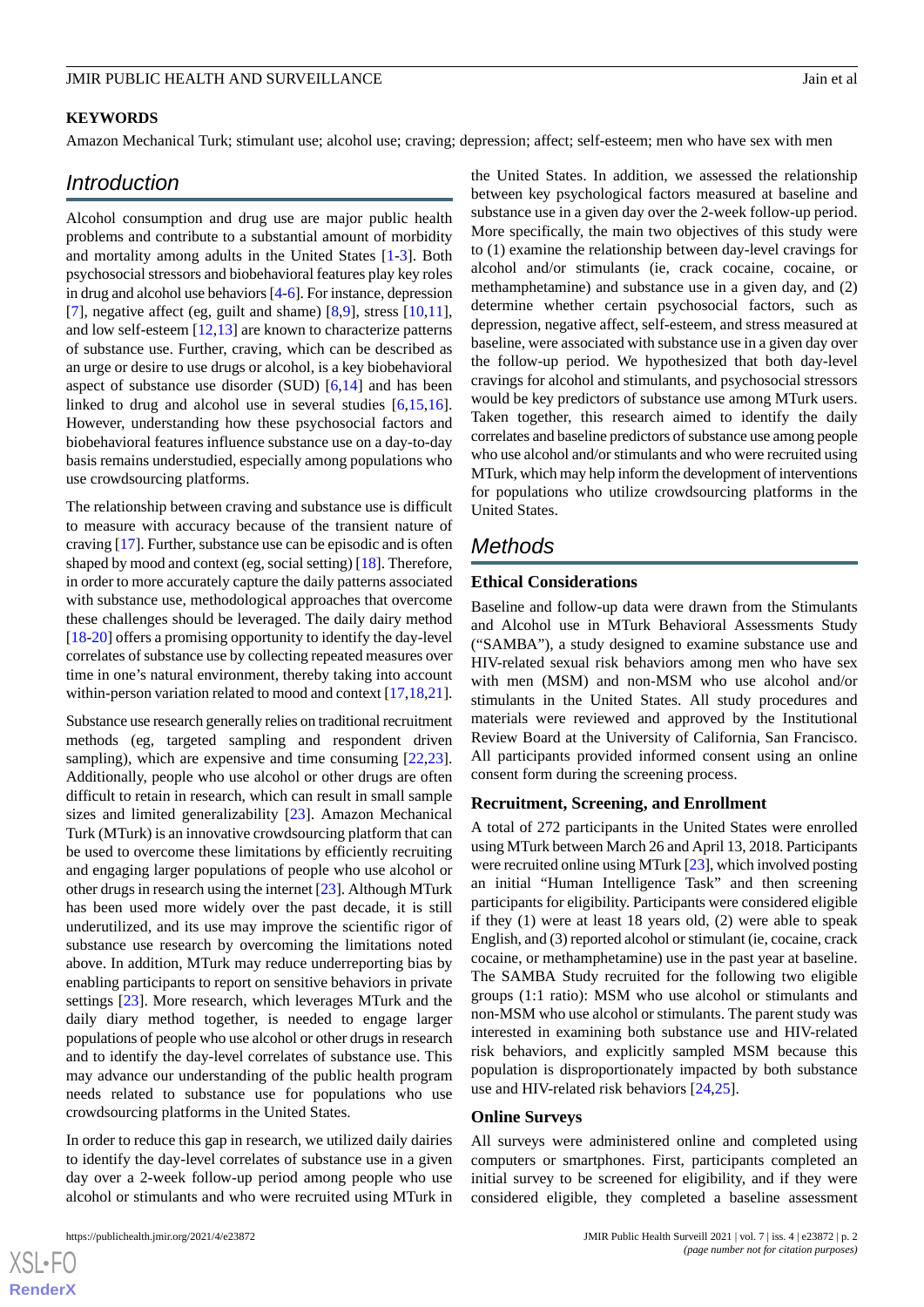followed by 14 daily surveys. Participants were compensated US \$0.80 for completing the screener, US \$5.00 for completing the baseline survey, and US \$1.00 for completing each daily diary, and those who completed all 14 daily surveys received a US \$6.00 bonus, resulting in a maximum of US \$25.80 in compensation per participant. Research staff contacted participants through their individual MTurk accounts and provided a link to complete the assessments using a unique authenticator known as a single sign on token.

#### **Baseline Measures**

#### *Sociodemographics*

We assessed sociodemographic factors, including age in years and race/ethnicity (White, Asian, African American/Black, Native American/Alaskan Native, and Hawaiian/Pacific Islander). Being a sexual minority male (ie, MSM) was assessed using a dichotomous measure created from the responses to the following questions: (1) "*What was your sex at birth (male/female)?*" and (2) "*Who do you have sex with (men/women/transgender females or transwomen/transgender males or transmen)?*" Data were also collected on relationship status (married/committed, single, and divorced), employment status (full time, part time, and unemployed), having health insurance (yes/no), ever testing for HIV (yes/no), and annual income (≥US \$125,000, US \$75,000-124,999, US \$40,000-74,999, and ≤US \$40,000). Having at least a 4-year degree was assessed by creating a dichotomous variable that included those who attained a bachelor's degree or completed any postgraduate studies versus those who completed 12th grade/general education degree or an associate of arts degree/some college.

# *Alcohol Use*

We measured alcohol consumption in the past 6 months (yes/no) and current or past hazardous drinking (yes/no) using the three-item Alcohol Use Disorders Identification Test-Concise (AUDIT-C), where scores  $\geq 4$  for males and  $\geq 3$  for females indicate hazardous drinking [[26](#page-11-12)[,27](#page-11-13)]. The AUDIT-C consists of three questions that are designed to help identify problematic alcohol use, and scores range from 0 to 12 (a score of 0 reflects no alcohol use in the past year) [\[26](#page-11-12),[27\]](#page-11-13). A higher AUDIT-C score represents a higher likelihood that the participant's drinking is negatively affecting health [[26,](#page-11-12)[27](#page-11-13)].

# *Drug Use*

Methamphetamine use, cocaine use, crack cocaine use, and any drug use, which included reporting any injection or noninjection drug use in the past 6 months (yes/no), were also assessed.

# **Psychosocial Measures at Baseline**

Self-esteem was assessed using the 10-item Rosenberg Self-Esteem Scale (RSES) [[28,](#page-11-14)[29](#page-11-15)], where higher scores represent higher levels of self-esteem ( $\alpha$ =.92). Participants recorded their level of agreement with statements assessing general feelings related to esteem on a 4-point scale ranging from "strongly agree" to "strongly disagree." Items 2, 5, 6, 8, and 9 were reverse coded to ensure that higher scores represent higher levels of self-esteem. Final scores were assessed by summing the scores from all 10 items.

Positive affect and negative affect were measured using the 20-item Positive and Negative Affect Schedule (PANAS) [[30\]](#page-11-16), where scores range from 10 to 50 and higher scores indicate higher levels of positive ( $\alpha = .90$ ) or negative ( $\alpha = .94$ ) affect. Using a 5-point scale (1=very slightly or not at all to 5=extremely), participants recorded their level of agreement with the 20 emotions assessed on the PANAS. Positive affect was measured by summing scores from items 1, 3, 5, 9, 10, 12, 14, 16, 17, and 19. Negative affect was measured by summing scores from items 2, 4, 6, 7, 8, 11, 13, 15, 18, and 20.

Stress was measured using the 10-item Perceived Stress Scale (PSS) [[31\]](#page-11-17), where scores range from 0 to 40 and higher scores represent higher levels of perceived stress. Using a 5-point scale (0=never to 4=very often), participants reported how often they experienced different feelings and thoughts in the past month. Items 4, 5, 7, and 8 were reverse coded to ensure that higher scores represent higher levels of stress. All items were summed to calculate total stress scores. For descriptive purposes, low stress (scores range from 0 to 13), moderate stress (scores range from 14 to 26), and high stress (scores range from 27 to 40) were also measured using the PSS.

Depression was measured using the 10-item Center for Epidemiologic Studies Depression Scale (CESD-10) [[32](#page-11-18)], where scores range from 0 to 30 and scores  $\geq 10$  are considered to indicate depression ( $\alpha$ =.91). Using a 4-point scale (0=rarely or none of the time/less than 1 day to 3=all of the time/5-7 days), participants reported how often in the past week they experienced different emotional states. Item 10 ("I could not get going") was not included in the survey in error, so scoring for this item was performed by taking the average scores from items 1 to 9. Items 5 and 8 were reverse coded to ensure that higher scores represent higher levels of depression. All 10 items were summed to calculate total depression scores.

# **Daily Diary Measures**

# *Outcome*

Our outcome of interest was a dichotomous measure of substance use in a given day that was created by combining heavy drinking and any drug use in the past 24 hours (yes/no). This measure included all individuals who reported heavy drinking or any drug use in the past 24 hours over the 14-day follow-up period (not at baseline). Heavy drinking in the past 24 hours (yes/no) was a dichotomous measure defined according to the National Institute on Alcohol Abuse and Alcoholism guidelines, which state that six or more drinks for males and five or more drinks for females per day can be considered heavy drinking [\[33](#page-11-19)]. Any drug use (including any injection and noninjection drug use) in the past 24 hours (yes/no) was a dichotomous measure derived from the following two questions: "In the past 24 hours, have you used any noninjection drugs recreationally or to get high (crystal meth/speed, crack or powder cocaine, marijuana, heroin, gamma-hydroxybutyric acid, prescription medications [such as oxycontin and xanax], hallucinogens [such as lysergic acid diethylamide], or others)?" and "Have you injected any drug in the past 24 hours?" All data for the outcome were collected after baseline via 14 daily diaries.

 $XSI - F($ **[RenderX](http://www.renderx.com/)**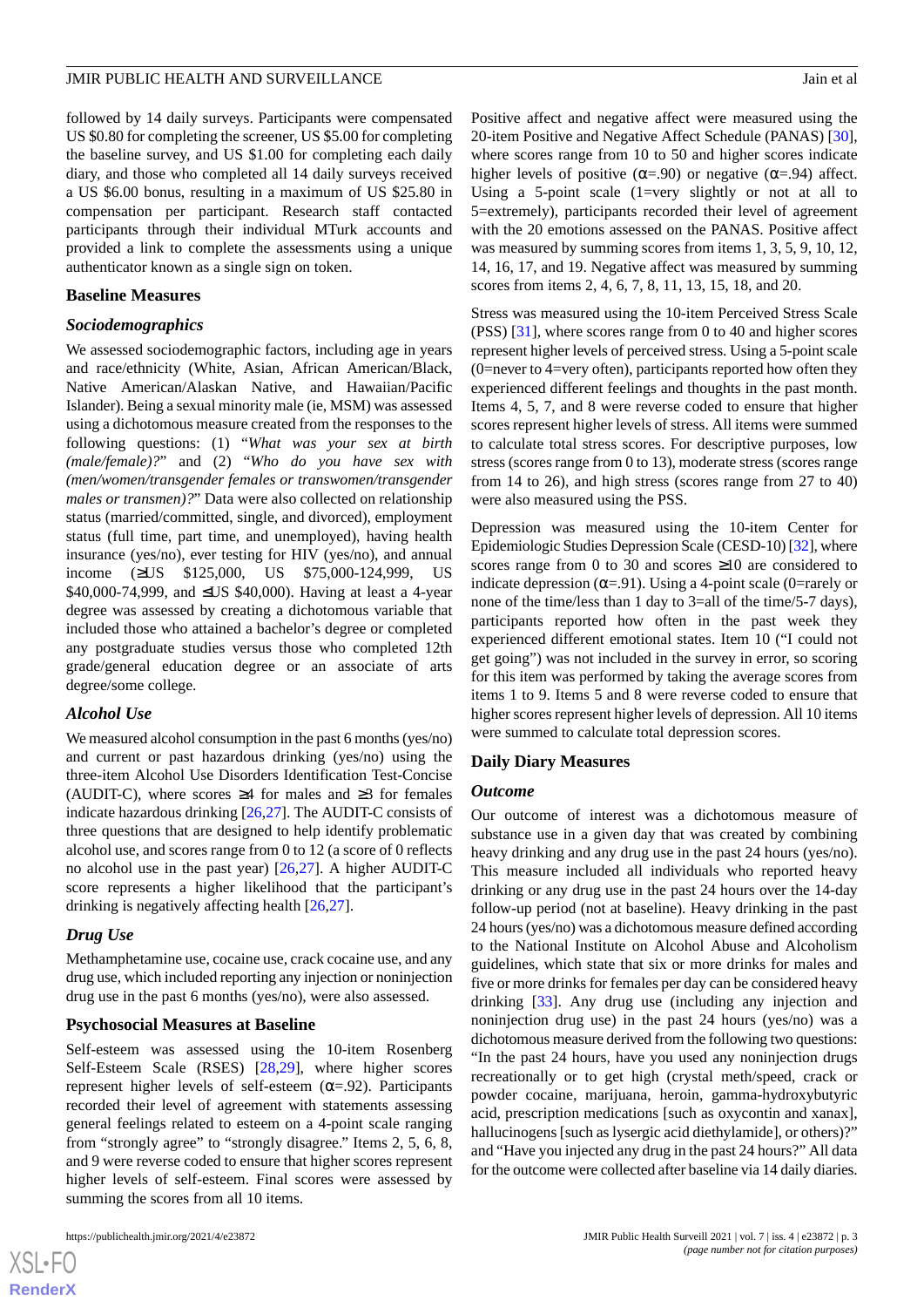#### *Cravings for Alcohol and Stimulants*

In addition to alcohol and drug use, participants were asked to report their day-level cravings for alcohol and/or stimulants (ie, cocaine, crack cocaine, and methamphetamine) in the past 24 hours as appropriate. Craving scales ranged from 0 to 100, where 100 represents the strongest craving one has ever experienced and 0 represents no craving at all. Data on cravings were collected after baseline via 14 daily diaries.

#### **Statistical Analysis**

Descriptive statistics were used to describe the study sample. For categorical variables, frequencies and percentages were used, and depending on distributional assumptions for continuous data (ie, normal distribution versus nonnormal distribution), means and SDs or medians and IQRs were used.

Logistic mixed effects regression models were used to analyze the associations between substance use and both time-invariant and time-varying factors over 14 days. Time-varying covariates were measured via 14 daily surveys, and day-level cravings for alcohol and stimulants (ie, cocaine, crack cocaine, and methamphetamine) were assessed. All models included a random intercept to account for repeated measures per person [[34\]](#page-11-20). Measurements at timepoints for which there were no missing outcomes or covariate information were included in the model (there was a small amount of missing data, and this pattern is summarized below) [[34\]](#page-11-20).

We first built bivariate models to test each factor on substance use individually (a conservative Bonferroni multiple comparison correction for 24 tests would be *P*<.002). For those factors that were significantly (*P*<.051) associated with substance use, multivariable models were then built to determine if they independently contributed to substance use while controlling for potential confounders. Multivariable models were controlled for age and education because they have been identified as correlates of substance use in prior research [\[35](#page-11-21),[36\]](#page-12-0). Due to the high level of correlation among the psychosocial measures examined in this study (depression, affect, self-esteem, and stress), their effects on substance use were estimated in separate models, which also included the other exposures that were significant in bivariate analyses. A manual backward selection approach [\[37](#page-12-1)] that considered multicollinearity between all exposures was used to build all four final models. Variables that did not retain a *P* value that was <.051 were removed from the final models in order to achieve parsimony and enhance the fit of each model. The main effect of time over the follow-up was explored in all four models using an indicator variable for day of follow-up, but was not significant in any of the models and therefore was not included.

For all longitudinal data, including the outcome substance use in a given day and cravings for alcohol and stimulants in the past 24 hours, the overall percentage of missing data was calculated by summing the total number of missing responses and then dividing that number by the total number of potential responses (272×14=3808). The overall percentage of surveys completed was calculated by summing the number of surveys completed and dividing that number by the total number of surveys (3808). The average number of surveys completed per person was calculated by dividing the total number of surveys completed by the total sample size. All analyses were conducted using Stata 14.2 (Stata Corp).

# *Results*

#### **Screening, Enrollment, and Survey Completion Rates**

A total of 3897 individuals responded to the MTurk task posted for this study. Of these, 2910 were screened out because they did not meet the eligibility criteria and another 41 were not included because they did not complete the screening survey. Of the 946 individuals who were considered eligible according to screening data, 161 were MSM and 785 were non-MSM. Of the 161 eligible MSM, 152 agreed to participate, and of the 785 eligible non-MSM, 781 agreed to participate, resulting in a total of 13 individuals who declined or opted out. However, this study only had the capacity to enroll 272 participants and had to waitlist the remaining 661. All of the participants who were enrolled consented at baseline. Completion rates for the 14 daily surveys were as follows: day 1, 99.3%; day 2, 98.2%; day 3, 99.3%; day 4, 95.9%; day 5, 94.1%; day 6, 91.9%; day 7, 95.9%; day 8, 95.2%; day 9, 95.9%; day 10, 94.8%; day 11, 92.6%; day 12, 90.8%; day 13, 92.3%; and day 14, 89.7%.

# **Baseline Characteristics**

Baseline characteristics of the study sample are described in [Table 1](#page-4-0). Among a total of 272 participants, 201 (73.9%) were male and 134 (65.3%) were MSM. The mean age was 36.1 years (SD 10.5). The majority of the sample identified as being White (220/272, 80.8%), followed by African American/Black (22/272, 8.0%), Asian (17/272, 6.2%), other (10/272, 3.6%), and Native American or Alaskan Native (3/272, 1.1%). Most participants were married or in a committed relationship (158/272, 58.0%). Less than half of the sample reported being single (112/272, 41.1%), and only 2 (0.7%) participants were divorced. Most participants (180/272, 66.1%) reported being fully employed, and over half (163/272, 59.9%) reported having at least a 4-year degree. Annual income varied, with slightly over a third (99/272, 36.4%) earning less than US \$40,000, 89 (32.7%) earning US \$40,000-74,999, 64 (23.5%) earning US \$75,000-124,999, and 20 (7.3%) earning US \$125,000 or more. The majority (229/272, 84.1%) of the sample reported having health insurance, and over half (170/272, 62.5%) reported ever being tested for HIV.

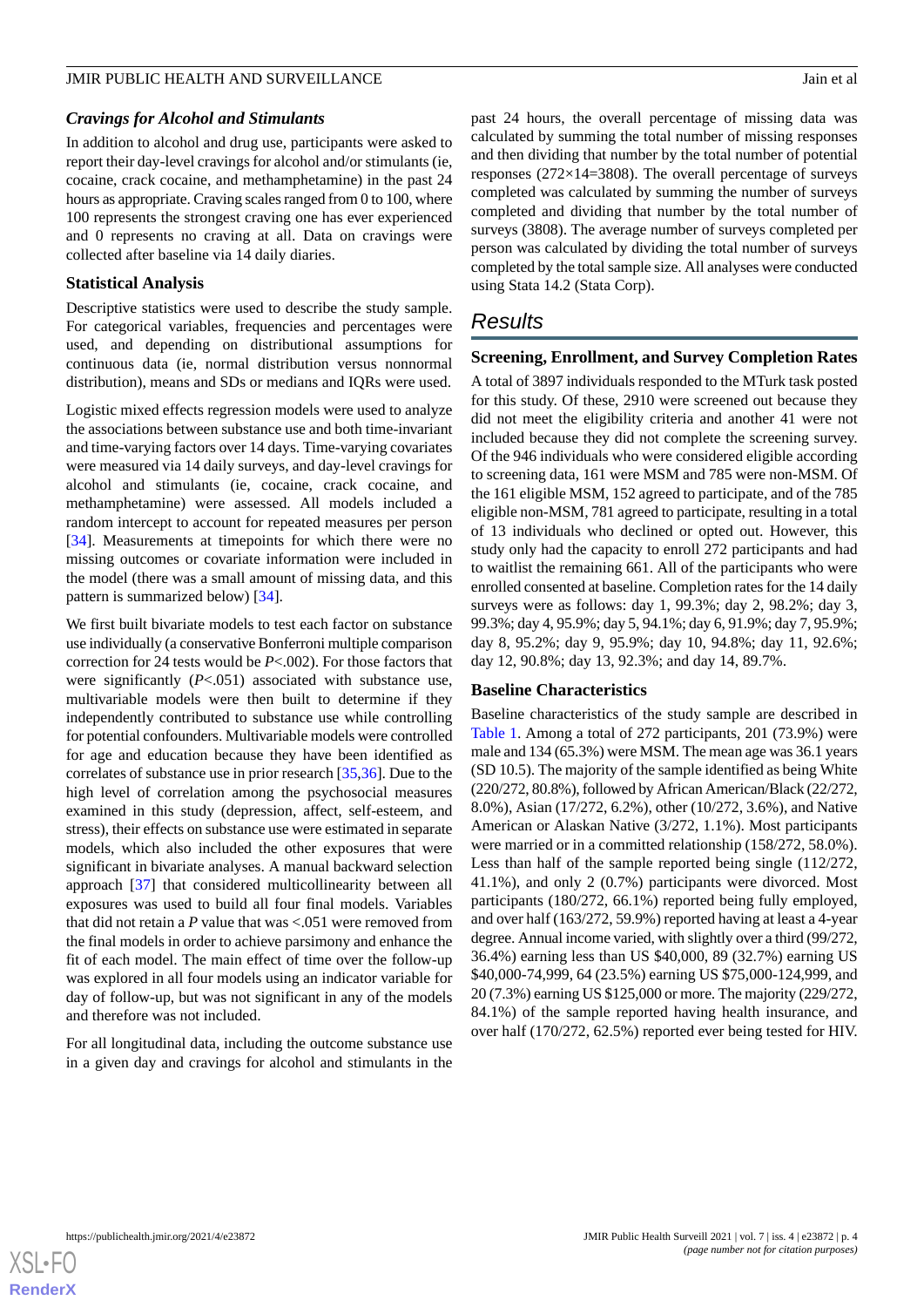# JMIR PUBLIC HEALTH AND SURVEILLANCE Jain et al

<span id="page-4-0"></span>Table 1. Baseline sociodemographic characteristics, substance use, and psychosocial factors among people who use alcohol and/or stimulants recruited from MTurk between March 26 and April 13, 2018, in the United States (N=272).

| Variable                                                              | Value       |
|-----------------------------------------------------------------------|-------------|
| Sociodemographic factors                                              |             |
| Age (years), mean (SD)                                                | 36.1(10.4)  |
| Race/ethnicity, n (%)                                                 |             |
| White                                                                 | 220 (80.8%) |
| Asian                                                                 | 17 (6.2%)   |
| African American                                                      | 22 (8.0%)   |
| Native American or Alaskan Native                                     | $3(1.1\%)$  |
| Other                                                                 | $10(3.6\%)$ |
| Gender/self-reported sex, n (%)                                       |             |
| Male                                                                  | 201 (73.9%) |
| Female                                                                | 71 (26.1%)  |
| Men reporting sex with other men, n (%)                               | 134 (65.3%) |
| Relationship status, n (%)                                            |             |
| Single                                                                | 112 (41.1%) |
| Married/committed                                                     | 158 (58.0%) |
| Divorced                                                              | 2(0.7%)     |
| Employment status, n (%)                                              |             |
| Full-time employment                                                  | 180 (66.1%) |
| Part-time employment                                                  | 45 (16.5%)  |
| Unemployed                                                            | 47 (17.2%)  |
| Higher education (bachelor's degree/any postgraduate studies), n (%)  | 163 (59.9%) |
| Income (US $\$ ), n $(\%$ )                                           |             |
| $\geq$ 125,000 (reference)                                            | 20 (7.3%)   |
| 75,000-124,999                                                        | 64 (23.5%)  |
| 40,000-74,999                                                         | 89 (32.7%)  |
| $<$ 40,000                                                            | 99 (36.4%)  |
| Has health insurance, n (%)                                           | 229 (84.1%) |
| Reported ever testing for HIV, $n$ (%)                                |             |
| Yes                                                                   | 170 (62.5%) |
| No                                                                    | 95 (34.9%)  |
| Do not know                                                           | 7(2.5%)     |
| Substance use                                                         |             |
| Alcohol consumption in the past 6 months, n (%)                       | 261 (99.2%) |
| AUDIT-C score, mean (SD) <sup>a</sup>                                 | 4.2(2.4)    |
| Hazardous alcohol consumption <sup>b</sup> , $n$ (%)                  | 173 (63.8%) |
| Methamphetamine use in the past 6 months, n (%)                       | 19 (10.1%)  |
| Cocaine use in the past 6 months, n (%)                               | 31 (15.3%)  |
| Crack cocaine use in the past 6 months, n (%)                         | $8(4.4\%)$  |
| Any drug use in the past 6 months including injection drug use, n (%) | 104 (38.2%) |
| Substance use cravings <sup>c</sup>                                   |             |
| Day-level craving for alcohol in the past 24 hours, median (IQR)      | $5(0-26)$   |

[XSL](http://www.w3.org/Style/XSL)•FO **[RenderX](http://www.renderx.com/)**

https://publichealth.jmir.org/2021/4/e23872 JMIR Public Health Surveill 2021 | vol. 7 | iss. 4 | e23872 | p. 5 *(page number not for citation purposes)*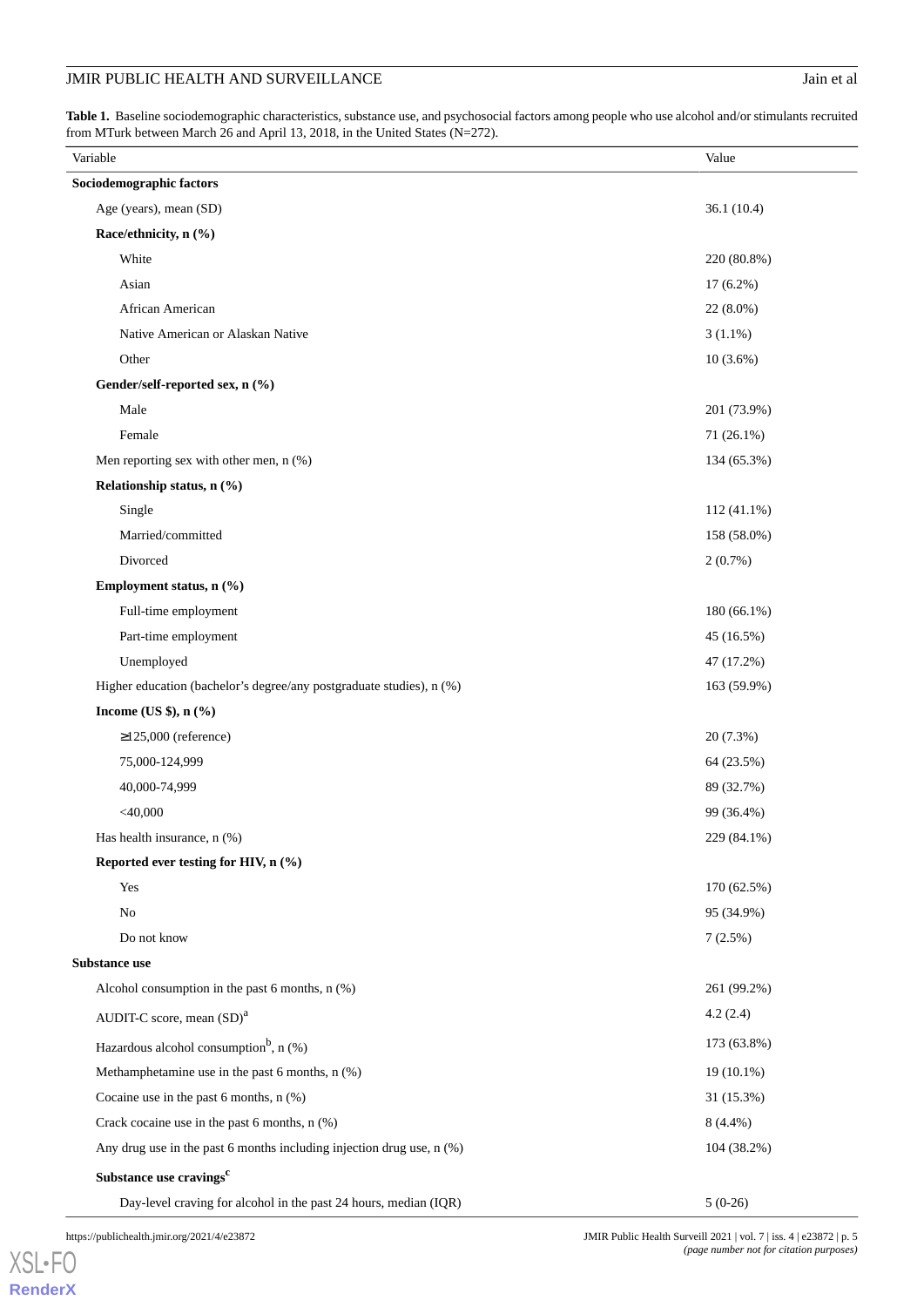| Variable                                                                 | Value           |  |  |  |
|--------------------------------------------------------------------------|-----------------|--|--|--|
| Day-level craving for methamphetamine in the past 24 hours, median (IQR) | 54 (20-88)      |  |  |  |
| Day-level craving for cocaine in the past 24 hours, median (IQR)         | $39(1-71)$      |  |  |  |
| Day-level craving for crack cocaine in the past 24 hours, median (IQR)   | $52(51-87)$     |  |  |  |
| <b>Psychosocial factors</b>                                              |                 |  |  |  |
| Self-esteem score <sup>d</sup> , median (IQR)                            | $30(26-35)$     |  |  |  |
| Affect <sup>e</sup>                                                      |                 |  |  |  |
| Positive affect, median (IQR)                                            | $31(26-37)$     |  |  |  |
| Negative affect, median (IQR)                                            | $15(11-20)$     |  |  |  |
| Perceived stress score <sup>f</sup> , median (IQR)                       | $17(11-21)$     |  |  |  |
| Low stress, $n$ $(\%)$                                                   | 93 (34.1%)      |  |  |  |
| Moderate stress, n (%)                                                   | 152 (55.8%)     |  |  |  |
| High stress, $n$ $(\%)$                                                  | 27 (9.9%)       |  |  |  |
| Depression score <sup>g</sup> , median (IQR)                             | $7.7(3.3-12.2)$ |  |  |  |

<sup>a</sup>Alcohol Use Disorders Identification Test-Concise (AUDIT-C) scores were calculated using the three-item AUDIT-C.

<sup>b</sup>Hazardous drinking was measured at baseline using the three-item AUDIT-C. Scores range from 0 to 12. Scores of 4 or more for men indicate hazardous drinking and scores of 3 or more for women indicate hazardous drinking.

 $\text{c}_{\text{Day-level}}$  craving scores range from 0 to 100.

<sup>d</sup>Self-esteem was measured using the "Rosenberg Self-Esteem Scale" (RSES). Higher scores represent higher self-esteem.

<sup>e</sup>Affect was measured using the "Positive and Negative Affect Schedule" (PANAS). Scores range from 10 to 50, with higher scores indicating higher levels of positive or negative affect. Positive and negative affect were measured by summing different items from the PANAS scale.

<sup>f</sup>Stress was measured using the "Perceived Stress Scale" (PSS). Scores range from 0 to 40, with higher scores representing higher perceived stress. Scores ranging from 0 to 13 are considered low stress, 14 to 26 are considered moderate stress, and 27 to 40 are considered high stress.

<sup>g</sup>Depression was measured using the 10-item Center for Epidemiologic Studies Depression Scale Revised (CESD-10). A score of  $\geq$ 10 is considered to indicate depression.

Nearly all (261/272, 99.2%) participants reported consuming alcohol in the past 6 months. The mean AUDIT-C score for any current or past drinking was 4.2 (SD 2.4), and 173 (63.8%) participants engaged in any current or past hazardous alcohol consumption. In the past 6 months, 31 (15.3%) participants reported using cocaine, 19 (10.1%) reported using methamphetamine, 8 (4.4%) reported using crack cocaine, and 104 (38.2%) reported any noninjection or injection drug use. On a scale from 0 to 100, median day-level craving scores at baseline for alcohol, methamphetamine, cocaine, and crack cocaine were 5 (IQR 0-26), 54 (IQR 20-88), 39 (IQR 1-71), and 52 (IQR 51-87), respectively.

The median score for self-esteem was 30 (IQR 26-35). On a scale from 10 to 50, median scores for positive affect and negative affect were 31 (IQR 26-37) and 15 (IQR 11-20), respectively. On a scale from 0 to 40, the median perceived stress score was 17 (IQR 11-21), and just over half (152/272, 55.8%) of the sample reported experiencing moderate stress, followed by low stress (93/272, 34.1%) and high stress (27/272, 9.9%). On a scale from 0 to 30, where a score ≥10 is considered to indicate depression, the median score was 7.7 (IQR 3.3-12.2).

# **Missing Data**

Overall, there was a minimal amount of missing data. Out of a total of 3,808 possible responses, there were 201 (5.2%) missing responses for the primary outcome of interest (substance use in the past 24 hours over the follow-up period) and for day-level cravings for alcohol in the past 24 hours. With regard to day-level cravings for cocaine, crack cocaine, and methamphetamine in the past 24 hours, there were 253 (6.6%) missing responses for each measure of craving.

#### **Bivariate Analyses**

Results from bivariate logistic regression models examining the predictors of substance use in a given day measured at baseline and each day over the follow-up period are summarized in [Table 2](#page-6-0), in addition to descriptive data stratified by substance use on day 1. Part-time employment was associated with a higher odds of substance use in a given day over the follow-up compared with full-time employment. Those who had a bachelor's degree or completed some postgraduate work had a lower odds of engaging in substance use in a given day over the follow-up period compared with those who reported completing less education. Those who earned less than US \$40,000 annually had a higher odds of substance use in a given day compared with those who earned US \$125,000 or more annually. MSM had a higher odds of substance use in a given day compared with those who were not MSM.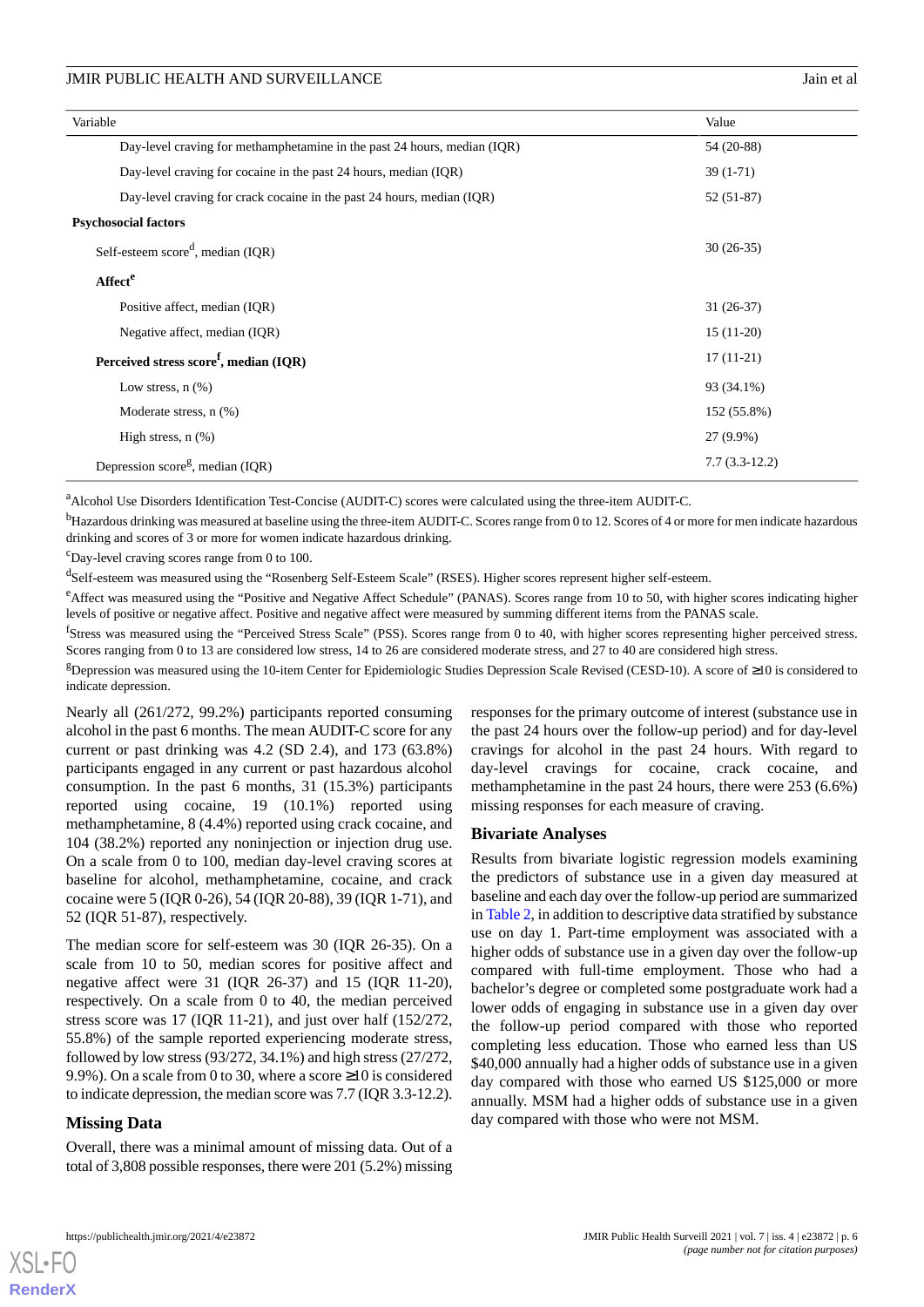# JMIR PUBLIC HEALTH AND SURVEILLANCE Jain et al

<span id="page-6-0"></span>Table 2. Bivariate random-intercept logistic regression models of the predictors of substance use in a given day among people who use alcohol and/or stimulants recruited from MTurk between March 26 and April 13, 2018, in the United States (N=272).

| Variable                                                                       | Substance use in the past<br>24 hours on day 1 <sup>a</sup><br>$(n=50)$ | No substance use in the<br>past 24 hours on day 1 <sup>a</sup><br>$(n=220)$ | Unadjusted odds ratio<br>(95% CI) | $P$ value <sup>b</sup> |
|--------------------------------------------------------------------------------|-------------------------------------------------------------------------|-----------------------------------------------------------------------------|-----------------------------------|------------------------|
| Sociodemographic factors at baseline <sup>c</sup>                              |                                                                         |                                                                             |                                   |                        |
| Age (years), mean (SD)                                                         | 35.50 (10.44)                                                           | 36.32 (10.34)                                                               | $0.99(0.94-1.03)$                 | .66                    |
| Race/ethnicity, n (%)                                                          |                                                                         |                                                                             |                                   |                        |
| White (reference)                                                              | 40 (80.0%)                                                              | 178 (80.9%)                                                                 | $N/A^d$                           | N/A                    |
| Asian                                                                          | $1(2.0\%)$                                                              | $16(7.3\%)$                                                                 | $0.19(0.26-1.40)$                 | .10                    |
| African American                                                               | $5(10.0\%)$                                                             | $17(7.7\%)$                                                                 | $3.61(0.62 - 21.05)$              | .15                    |
| Native American or Alaskan<br>Native                                           | $1(2.0\%)$                                                              | $2(0.9\%)$                                                                  | 13.61 (0.10-1726.21)              | .29                    |
| Hawaiian or Pacific Islander                                                   | $3(6.00\%)$                                                             | $7(3.2\%)$                                                                  | $3.57(0.28 - 44.84)$              | .32                    |
| Relationship status, n (%)                                                     |                                                                         |                                                                             |                                   |                        |
| Married/committed (reference)                                                  | 28 (56.0%)                                                              | 128 (58.2%)                                                                 | N/A                               | N/A                    |
| Single                                                                         | 22 (44.0%)                                                              | 90 (40.9%)                                                                  | $1.53(0.59-3.96)$                 | .37                    |
| Divorced                                                                       | $0(0\%)$                                                                | $2(0.9\%)$                                                                  | N/A                               | N/A                    |
| Employment status, n (%)                                                       |                                                                         |                                                                             |                                   |                        |
| Full-time employment (reference)                                               | $31(62.0\%)$                                                            | 149 (67.7%)                                                                 | N/A                               | N/A                    |
| Part-time employment                                                           | $13(26.0\%)$                                                            | 32 (14.5%)                                                                  | 5.70 (1.54-21.00)                 | .009                   |
| Unemployed                                                                     | $6(12.0\%)$                                                             | 39 (17.7%)                                                                  | $0.63(0.18-2.18)$                 | .46                    |
| Higher education (bachelor's degree or any post-<br>graduate), n (%)           | 24 (48.0%)                                                              | 138 (62.7%)                                                                 | $0.23(0.08-0.59)$                 | .003                   |
| Income (US $\$ ), n $(\%$ )                                                    |                                                                         |                                                                             |                                   |                        |
| $\geq$ 125,000 (reference)                                                     | $4(8.0\%)$                                                              | 16(7.3%)                                                                    | N/A                               | N/A                    |
| 75,000-124,999                                                                 | $3(6.0\%)$                                                              | 61 (27.7%)                                                                  | $0.39(0.05-2.67)$                 | .33                    |
| 40,000-74,999                                                                  | $14(28.0\%)$                                                            | 75 (34.1%)                                                                  | $1.03(0.16-6.53)$                 | .97                    |
| $<$ 40,000                                                                     | 29 (58.0%)                                                              | 68 (30.9%)                                                                  | $6.84(1.09-42.81)$                | .04                    |
| Has health insurance, $n$ (%)                                                  | 42 (84.0%)                                                              | 185 (84.1%)                                                                 | $0.44(0.12-1.64)$                 | .22                    |
| Ever tested for HIV, n (%)                                                     | 36 (72.0%)                                                              | 132 (60.0%)                                                                 | $0.69(0.46-1.04)$                 | .07                    |
| Men reporting sex with other men, $n$ (%)                                      | 37 (82.2%)                                                              | 96 (60.8%)                                                                  | 7.35 (2.40-22.56)                 | < 0.001                |
| Substance use cravings at day one <sup>e,f</sup>                               |                                                                         |                                                                             |                                   |                        |
| Day-level craving for<br>alcohol in the past 24 hours, median (IQR)            | $10.5(0-50)$                                                            | $3(0-15)$                                                                   | $1.03(1.02-1.04)$                 | < 0.001                |
| Day-level craving for<br>methamphetamine in the past 24<br>hours, median (IQR) | $0(0-9)$                                                                | $0(0-0)$                                                                    | $1.03(1.01-1.05)$                 | < 0.001                |
| Day-level craving for cocaine in the past 24 hours,<br>median (IQR)            | $0(0-1)$                                                                | $0(0-0)$                                                                    | $1.04(1.02-1.06)$                 | < 0.001                |
| Day-level craving for crack<br>cocaine in the past 24 hours, median (IQR)      | $0(0-0)$                                                                | $0(0-0)$                                                                    | $1.04(1.02-1.06)$                 | < 0.001                |
| Psychosocial factors at baseline <sup>c</sup>                                  |                                                                         |                                                                             |                                   |                        |
| Self-esteem score <sup>g</sup> , median (IQR)                                  | 27.5 (23-32)                                                            | $30(27-36)$                                                                 | $0.87(0.81-0.93)$                 | < 0.001                |
| Positive affect $score^h$ , median (IQR)                                       | 30 (25-34)                                                              | $32(26-38)$                                                                 | $0.94(0.89-1.00)$                 | .07                    |

[XSL](http://www.w3.org/Style/XSL)•FO

**[RenderX](http://www.renderx.com/)**

https://publichealth.jmir.org/2021/4/e23872 JMIR Public Health Surveill 2021 | vol. 7 | iss. 4 | e23872 | p. 7 *(page number not for citation purposes)*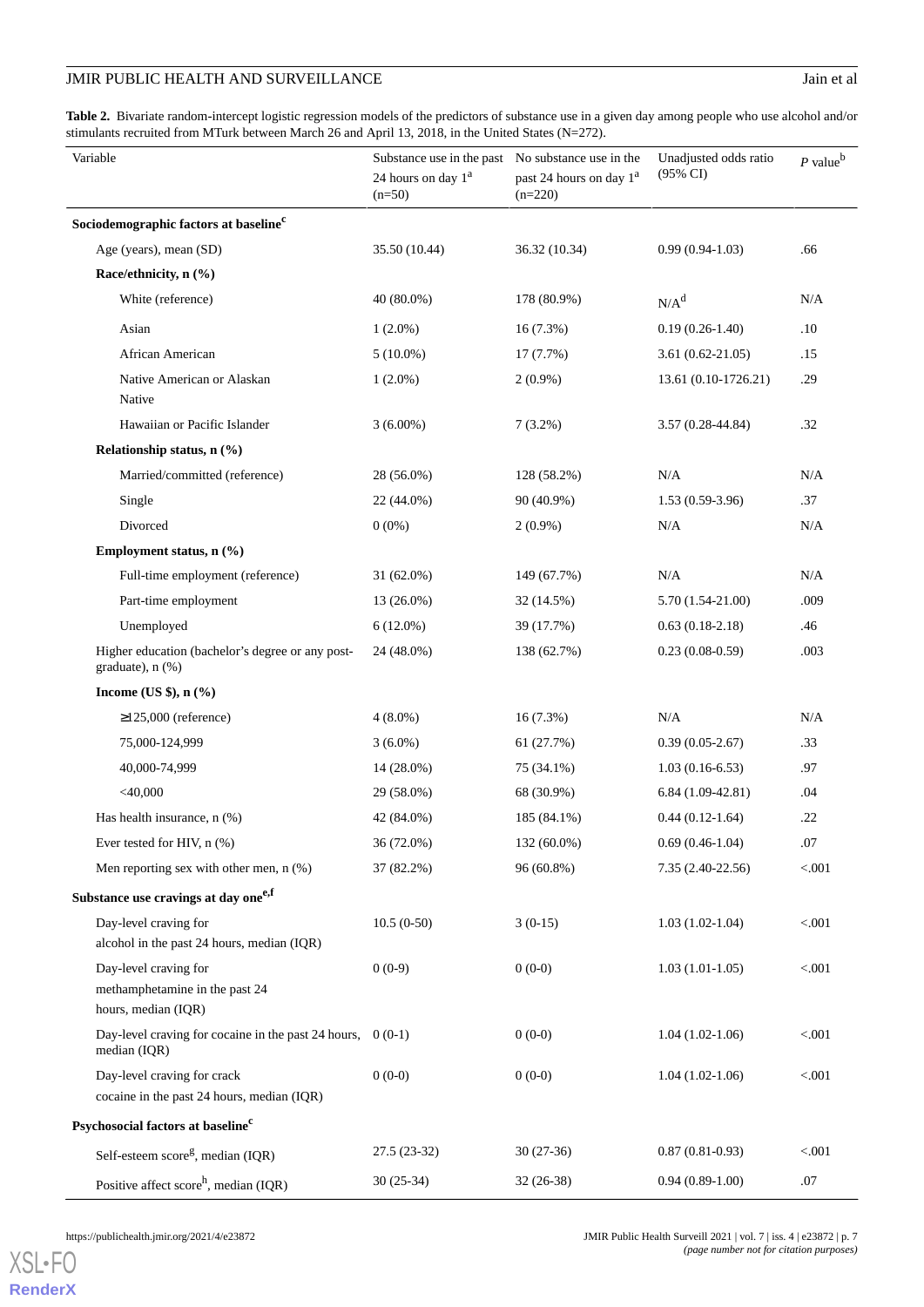| Variable                                           | Substance use in the past No substance use in the<br>24 hours on day $1a$<br>$(n=50)$ | past 24 hours on day $1^a$<br>$(n=220)$ | Unadjusted odds ratio<br>$(95\% \text{ CI})$ | $P$ value <sup>b</sup> |
|----------------------------------------------------|---------------------------------------------------------------------------------------|-----------------------------------------|----------------------------------------------|------------------------|
| Negative affect score <sup>h</sup> , median (IQR)  | 19.5 (15-32)                                                                          | $14(11-18.5)$                           | $1.14(1.08-1.21)$                            | < 0.01                 |
| Perceived stress score <sup>1</sup> , median (IQR) | $20(15-23)$                                                                           | $16(10-20)$                             | $1.13(1.06-1.20)$                            | < 0.01                 |
| Depression score <sup>j</sup> , median (IQR)       | 11.66 (4.44-17.77)                                                                    | $6.66(2.22-12.22)$                      | $1.19(1.11-1.27)$                            | < 0.01                 |

<sup>a</sup>In the bivariate logistic regression models, substance is the outcome and is a composite variable that includes those who reported heavy drinking and/or any drug use in the past 24 hours over a 2-week follow-up period. Substance use is the outcome and includes those who reported heavy drinking and/or any drug use in the past 24 hours on day 1.

<sup>b</sup>*P* values were derived from random effects logistic regression.

<sup>c</sup>Time invariant covariates measured at baseline.

 $dN/A$ : not applicable.

<sup>e</sup>Time varying covariates measured at day 1 over the follow-up period.

 $<sup>f</sup>$ Day-level cravings in the past 24 hours were assessed on a scale ranging from 0 to 100, where 0 is no craving at all and 100 is the strongest craving</sup> one has ever experienced.

<sup>g</sup>Self-esteem was measured using the "Rosenberg Self-Esteem Scale" (RSES). Higher scores represent higher self-esteem.

hAffect was measured using the "Positive and Negative Affect Schedule" (PANAS). Scores range from 10 to 50, with higher scores indicating higher levels of positive or negative affect. Positive and negative affect were measured by summing different items from the PANAS scale.

<sup>i</sup>Stress was measured using the "Perceived Stress Scale" (PSS). Scores range from 0 to 40, with higher scores representing higher perceived stress. Scores ranging from 0 to 13 are considered low stress, 14 to 26 are considered moderate stress, and 27 to 40 are considered high stress.

<sup>j</sup>Depression was measured using the 10-item Center for Epidemiologic Studies Depression Scale Revised (CESD-10). A score of ≥10 is considered to indicate depression.

Every 1-point increase in self-esteem was associated with a lower odds of engaging in substance use in a given day. Every 1-point increase in negative affect was associated with a higher odds of engaging in substance use in a given day. Similarly, increases in perceived stress and depression were associated with higher odds of engaging in substance use in a given day. Higher day-level craving scores in the past 24 hours for alcohol, cocaine, crack cocaine, and methamphetamine were all associated with a higher odds of engaging in substance use in a given day over the follow-up period.

#### **Multivariable Analyses**

Results from all four multivariable logistic regression models examining baseline predictors and daily correlates of substance use in a given day while controlling for age in years and education are summarized in [Table 3.](#page-8-0) In model 1, factors significantly associated with substance use in a given day were self-esteem (adjusted odds ratio [aOR] 0.90, 95% CI 0.82-0.98; *P*=.02), day-level craving scores for alcohol and cocaine (aOR 1.02, 95% CI 1.01-1.03; *P*<.001 and aOR 1.03, 95% CI 1.01-1.04; *P*=.01, respectively), and being in the MSM group (aOR 4.90, 95% CI 1.28-18.70; *P*=.02). In model 2, factors significantly associated with substance use in a given day were negative affect (aOR 1.08, 95% CI 1.01-1.16; *P*=.01), day-level craving scores for alcohol and cocaine (aOR 1.02, 95% CI 1.01-1.03; *P*<.001 and aOR 1.02, 95% CI 1.01-1.04; *P*=.001, respectively), and being in the MSM group (aOR 5.47, 95% CI 1.43-20.87; *P*=.01). In model 3, factors significantly associated with substance use in a given day were day-level craving scores for alcohol and cocaine (aOR 1.02, 95% CI 1.01-1.03; *P*<.001 and aOR 1.03, 95% CI 1.01-1.04; *P*=.001, respectively), and being in the MSM group (aOR 5.99, 95% CI 1.55-23.13; *P*=.009). In model 4, factors significantly associated with substance use in a given day were depression (aOR 1.11, 95% CI 1.02-1.21; *P*=.01), day-level craving scores for alcohol and cocaine (aOR 1.02, 95% CI 1.01-1.03; *P*<.001 and aOR 1.02, 95% CI 1.01-1.04; *P*=.001, respectively), and being in the MSM group (aOR 4.94, 95% CI 1.29-18.84; *P*=.01).

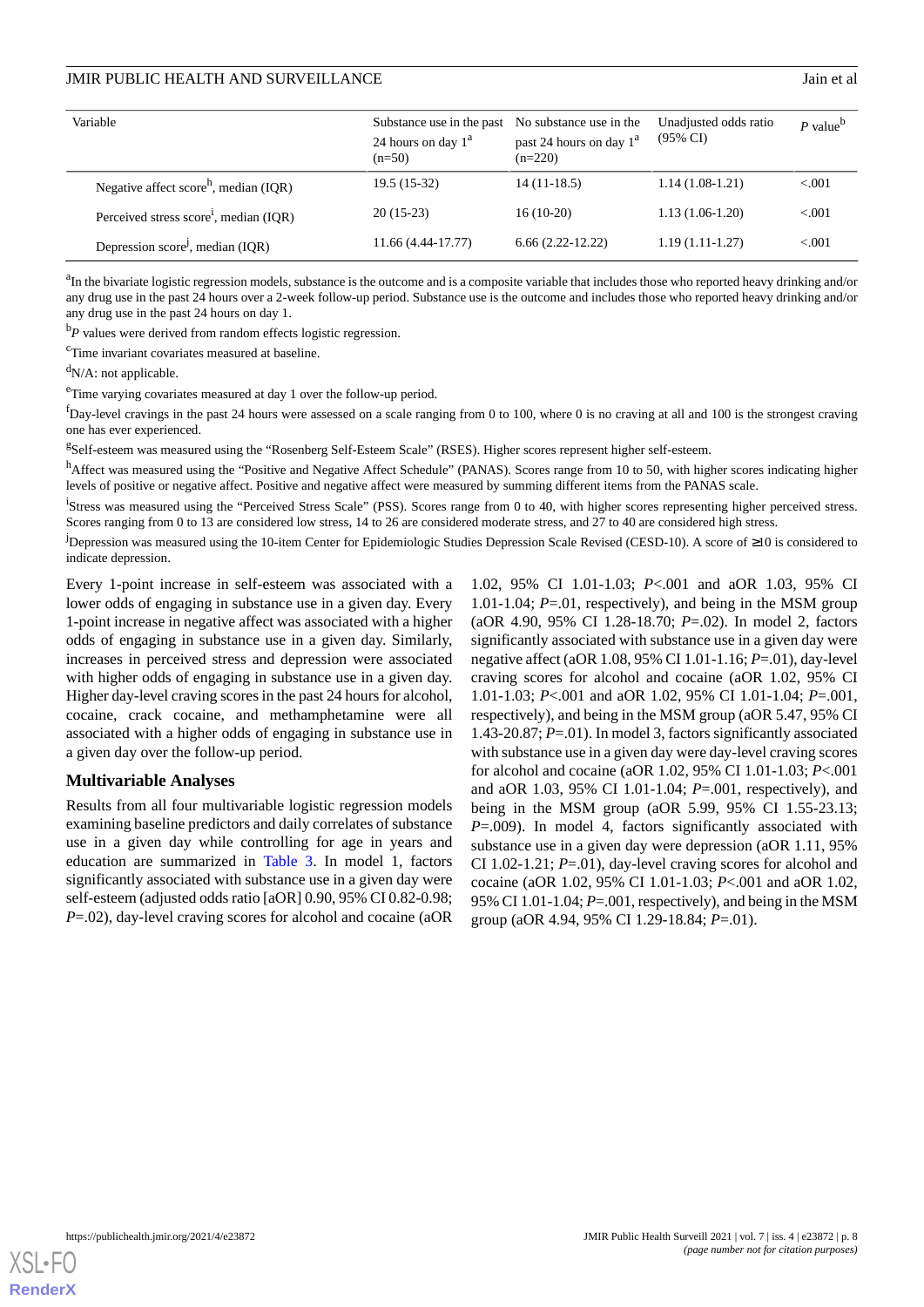<span id="page-8-0"></span>**Table 3.** Multivariable random-intercept logistic regression models of the predictors of substance use in a given day among people who use alcohol and/or stimulants recruited from MTurk between March 26 and April 13, 2018, in the United States (N=272).

|                                                                   | Variable                                                        | Adjusted odds<br>ratio (95% CI)<br>Model $1^{a,b}$ | $P$ value <sup><math>c</math></sup> | Adjusted odds<br>ratio (95% CI)<br>Model $2^{a,d}$ | $P$ value <sup>c</sup> | Adjusted odds<br>ratio (95% CI)<br>Model $3^{a,e}$ | $P$ value <sup><math>c</math></sup> | Adjusted odds ra-<br>tio (95% CI)<br>Model 4 <sup>a,f</sup> | $P$ value <sup>c</sup> |
|-------------------------------------------------------------------|-----------------------------------------------------------------|----------------------------------------------------|-------------------------------------|----------------------------------------------------|------------------------|----------------------------------------------------|-------------------------------------|-------------------------------------------------------------|------------------------|
| Sociodemographic factors measured at baseline <sup>g</sup>        |                                                                 |                                                    |                                     |                                                    |                        |                                                    |                                     |                                                             |                        |
|                                                                   | Mean age in years                                               | $1.01(0.95-1.07)$                                  | .64                                 | $1.01(0.95-1.07)$                                  | .62                    | $1.01(0.95-1.07)$                                  | .73                                 | $1.00(0.95-1.06)$                                           | .78                    |
|                                                                   | Higher education (bache-<br>lor's degree/any postgradu-<br>ate) | $0.18(0.05-0.61)$                                  | .006                                | $0.17(0.05-0.59)$                                  | .005                   | $0.17(0.05-0.60)$                                  | .006                                | $0.19(0.05-0.65)$                                           | .009                   |
|                                                                   | Men reporting sex with oth-<br>er men                           | $4.90(1.28 -$<br>18.70)                            | .02                                 | 5.47 (1.43-<br>20.87)                              | .01                    | 5.99 (1.55-<br>23.13)                              | .009                                | $4.94(1.29-18.84)$                                          | .01                    |
| Substance use day-level cravings measured over the follow-uph,i,j |                                                                 |                                                    |                                     |                                                    |                        |                                                    |                                     |                                                             |                        |
|                                                                   | Day-level craving for alco-<br>hol in the past 24 hours         | $1.02(1.01-1.03)$ <.001                            |                                     | $1.02(1.01-1.03)$                                  | < 0.001                | $1.02(1.01-1.03)$                                  | < 0.001                             | $1.02(1.01-1.03)$                                           | < 0.001                |
|                                                                   | Day-level craving for co-<br>caine in the past 24 hours         | $1.03(1.01-1.04)$                                  | .01                                 | $1.02(1.01-1.04)$                                  | .001                   | $1.03(1.01-1.04)$                                  | .001                                | $1.02(1.01-1.04)$                                           | .001                   |
| Psychosocial factors measured at baseline <sup>g</sup>            |                                                                 |                                                    |                                     |                                                    |                        |                                                    |                                     |                                                             |                        |
|                                                                   | Self-esteem score <sup>k</sup>                                  | $0.90(0.82 - 0.98)$                                | .02                                 | N/A <sup>1</sup>                                   | N/A                    | N/A                                                | N/A                                 | N/A                                                         | N/A                    |
|                                                                   | Negative affect score <sup>m</sup>                              | N/A                                                | N/A                                 | $1.08(1.01-1.16)$                                  | .01                    | N/A                                                | N/A                                 | N/A                                                         | N/A                    |
|                                                                   | Perceived stress score <sup>n</sup>                             | N/A                                                | N/A                                 | N/A                                                | N/A                    | $1.06(0.98-1.16)$                                  | .11                                 | N/A                                                         | N/A                    |
|                                                                   | Depression score <sup>o</sup>                                   | N/A                                                | N/A                                 | N/A                                                | N/A                    | N/A                                                | N/A                                 | $1.11(1.02-1.21)$                                           | .01                    |

<sup>a</sup>All adjusted models (1-4) are controlled for age in years and education (eg, having at least a BA degree).

<sup>b</sup>Total effect of self-esteem on substance use in a given day.

 $c_P$  values were derived from random effects logistic regression.

<sup>d</sup>Total effect of negative affect on substance use in a given day.

<sup>e</sup>Total effect of perceived stress on substance use in a given day.

<sup>f</sup>Total effect of depression on substance use in a given day.

<sup>g</sup>Time invariant covariates measured at baseline.

hTime varying covariates measured at day 1 over the follow-up period.

 $^{1}$ Day-level cravings in the past 24 hours were assessed on a scale ranging from 0 to 100, where 0 is no craving at all and 100 is the strongest craving one has ever experienced.

<sup>j</sup>Substance use includes those who reported heavy drinking and/or any drug use in the past 24 hours over a 2-week period.

<sup>k</sup>Self-esteem was measured using the "Rosenberg Self-Esteem Scale" (RSES). Higher scores represent higher self-esteem.  $\mathrm{^{1}N/A:}$  not applicable.

<sup>m</sup>Negative affect was measured by summing certain items from the "Positive and Negative Affect Schedule" (PANAS).

<sup>n</sup>Stress was measured using the "Perceived Stress Scale" (PSS). Scores range from 0 to 40, with higher scores representing higher perceived stress.

<sup>o</sup>Depression was measured using the 10-item Center for Epidemiologic Studies Depression Scale Revised (CESD-10). A score of ≥10 is considered to indicate depression.

# *Discussion*

#### **Principal Findings**

This daily diary study, which measured the predictors and day-level correlates of substance use in a given day among people who use alcohol and/or stimulants in the United States and who were recruited via MTurk, identified several important findings. Higher day-level craving scores for alcohol and stimulants predicted substance use in a given day over the 14-day follow-up period. Negative affect and depression measured at baseline were both associated with substance use in a given day. We also found that higher levels of self-esteem

[XSL](http://www.w3.org/Style/XSL)•FO **[RenderX](http://www.renderx.com/)**

measured at baseline were associated with a lower odds of engaging in substance use in a given day over the follow-up period. These findings may have important implications for behavioral interventions that aim to reduce day-to-day patterns of heavy drinking and drug use among people who use alcohol and stimulants in the United States.

Using the daily dairy method, our study found day-level cravings for alcohol and stimulants to be correlated with substance use in a given day. Our study adds to existing research that supports the link between craving and substance use [\[15](#page-11-2)-[17\]](#page-11-4) by showing how cravings measured daily in one's natural environment predict substance use among MTurk users in the United States.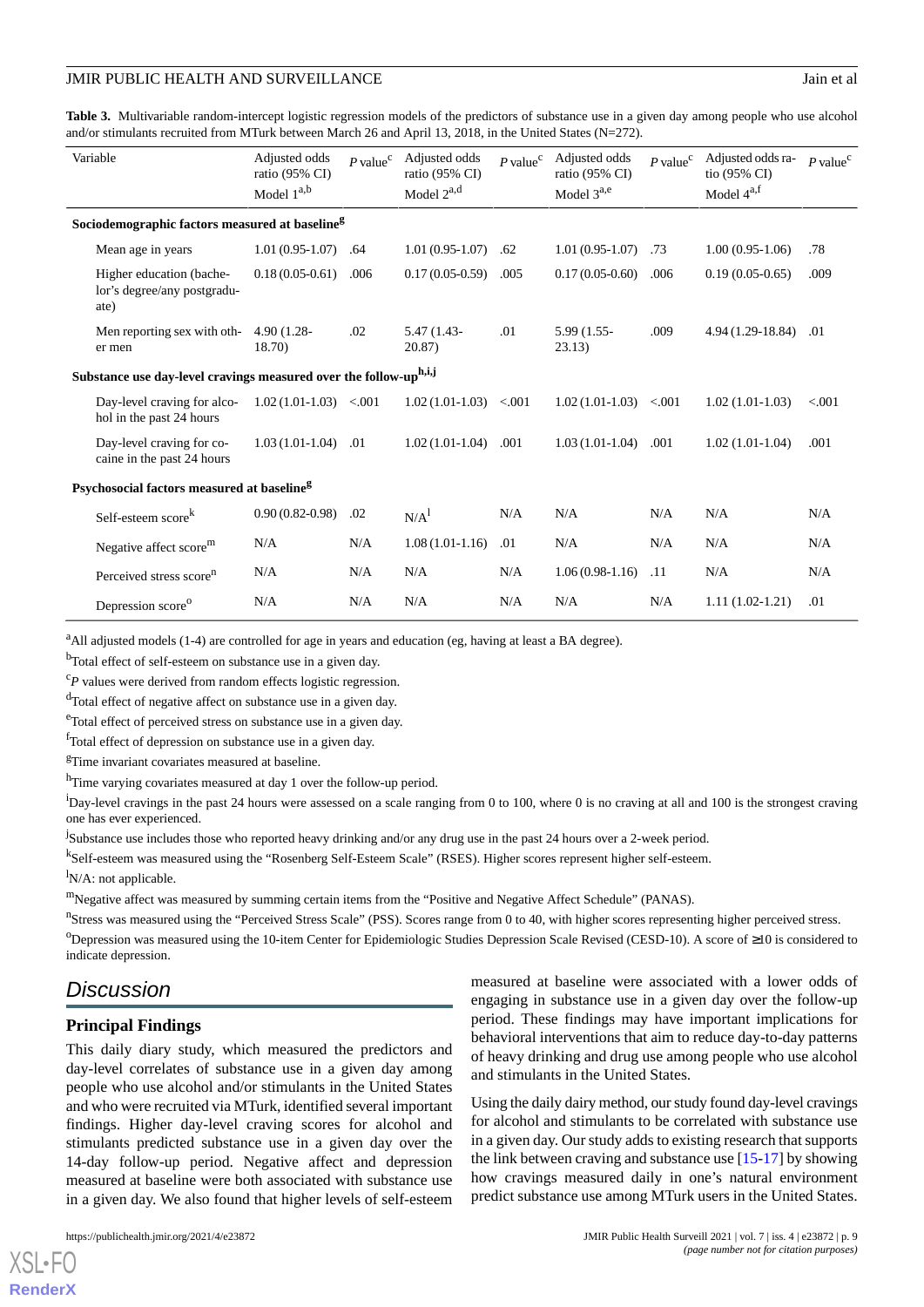As such, results from this study may help further our understanding of how day-level fluctuations in cravings shape substance use patterns. Additionally, these findings point to the potential of the daily diary method in identifying high-risk days for substance use via monitoring cravings on a daily basis. This may be a promising opportunity to deploy mobile health (mHealth) or other technology-based interventions to address craving using empirically driven approaches [\[38](#page-12-2)]. For example, mHealth platforms, where participants can respond to drinking and drug use queries and receive timely feedback on how to avoid drug or alcohol use, have shown promise [\[39](#page-12-3)].

Negative affect was independently associated with substance use in a given day over the 2-week follow-up period in this study, which is consistent with prior research [[40-](#page-12-4)[43\]](#page-12-5). Based on this finding and former research, we believe that behavioral interventions should consider utilizing strategies to promote emotional regulation through enhancing positive emotion and sensitizing individuals to natural rewards [[44\]](#page-12-6). Future studies should test whether an increase in positive affect leads to an increase in emotional regulation and a decrease in substance use. Further, utilizing technology-based interventions that address substance use in real-time and leverage mobile platforms or computers to deploy interventions may increase accessibility to efficacious treatments for people with SUD [[45\]](#page-12-7). Technology-based interventions have also been proven to be cost-effective and thus a practical option in resource-limited settings [[46\]](#page-12-8).

Depression was associated with substance use in a given day in this study. Individuals who experience depression and engage in substance use tend to have worse treatment outcomes for both depression and substance use compared to those who experience one of these conditions alone [\[47](#page-12-9)]. Moreover, depression accelerates the onset of SUD and predicts relapse among people who use drugs [[48\]](#page-12-10). Thus, it is recommended to treat the underlying mechanisms of both depression and substance use using transdiagnostic approaches that integrate treatments for both disorders [\[47](#page-12-9)]. For instance, cognitive behavioral therapy, mindfulness mediation, and acceptance-based approaches have all shown promise in addressing both depression and substance use [[47\]](#page-12-9), and should be considered in future intervention work. Moreover, to best address the needs of populations who use crowdsourcing platforms, delivering combined therapies that simultaneously address depression and substance use using technology-based approaches may be beneficial [[38,](#page-12-2)[39](#page-12-3),[49\]](#page-12-11).

Higher levels of self-esteem were associated with a reduced odds of engaging in substance use over the follow-up period in our study. Previous studies have shown that self-esteem is protective against substance use and mediated by adaptive coping mechanisms among multiracial youth and college students in the United States [[12,](#page-10-9)[13](#page-11-0)]. Our study adds to this literature [[12](#page-10-9)[,13](#page-11-0)] by showing that higher levels of self-esteem are protective against substance use among MTurk-recruited adults who use alcohol and stimulants in the United States. Based on our findings and prior research [\[12](#page-10-9),[13\]](#page-11-0), interventions for substance use should consider leveraging evidenced-based techniques, such as cognitive behavioral therapy and motivational interviewing, to enhance self-esteem and increase

adaptive coping skills using technology-based platforms to engage larger populations of MTurk users [[46\]](#page-12-8).

MSM had significantly higher odds of engaging in substance use in a given day over the follow-up period compared to those who were not MSM in our study. Drug and alcohol use are common among MSM and have been linked to chronic stress due to sexual stigma, depression, sexual anxiety, gay community attachment, and internalized homophobia [\[50](#page-12-12)]. MSM also report using drugs and alcohol to enhance their sense of belonging, help cope with everyday life stress, and increase their sense of pleasure [\[51](#page-12-13)]. In order to reduce substance use among MSM, it is imperative to develop culturally appropriate substance use treatment programs [\[52](#page-12-14)] that take the underlying drivers of substance use specific to MSM into account [\[50](#page-12-12)].

Perceived stress was not independently associated with substance use in a given day in our study. One possible explanation for this is that our baseline measure of stress was not collected close enough to the repeated measures outcome of interest to detect an association. Stress may be a more transient experience that should be captured using repeated measures data. We recommend that future studies leveraging a repeated measures deign collect data on stress closer to the outcome measure of substance use to better understand the potential temporal effect of stress on substance use. Further, since the relationship between stress and substance use has been established in other studies [\[10](#page-10-7),[11](#page-10-8)], we recommend interpreting our findings with caution and continuing to address stress by enhancing adaptive coping mechanisms in interventions for substance use.

#### **Limitations**

This study has limitations. We relied on self-reported data of sensitive behaviors, such as drug and alcohol use, that were collected via daily diaries, which may be subject to social desirability bias and recall bias. These biases may threaten the reliability and validity of our findings by dampening the effect or pushing the results toward the null. However, it should be noted that the daily diary method is known to enhance the ecological validity of substance use research by collecting repeated measures over time in one's natural environment [[17\]](#page-11-4). The lack of racial and ethnic diversity in our sample may limit the generalizability of our results to other populations of people who use alcohol and/or stimulants. Future MTurk studies should develop strategies to recruit more diverse samples of people who use alcohol and stimulants to broaden the applicability of the research findings [\[53](#page-12-15)[,54](#page-12-16)]. Aside from MSM, we were not powered to detect any potential relationship between other sexual minority groups, including women who have sex, and substance use, which may limit the generalizability of our findings to sexual minorities other than MSM. All psychosocial measures were collected at baseline only; therefore, no time-varying effect can be inferred from the detected associations. Further, the relationship between stress and substance use may not have been detected because stress was not measured close enough to the repeated measures outcome. Item 10 of the CESD-10 ("I could not get going") was not included in the study survey in error, so scoring for this item was performed by taking the average scores from items 1 to 9,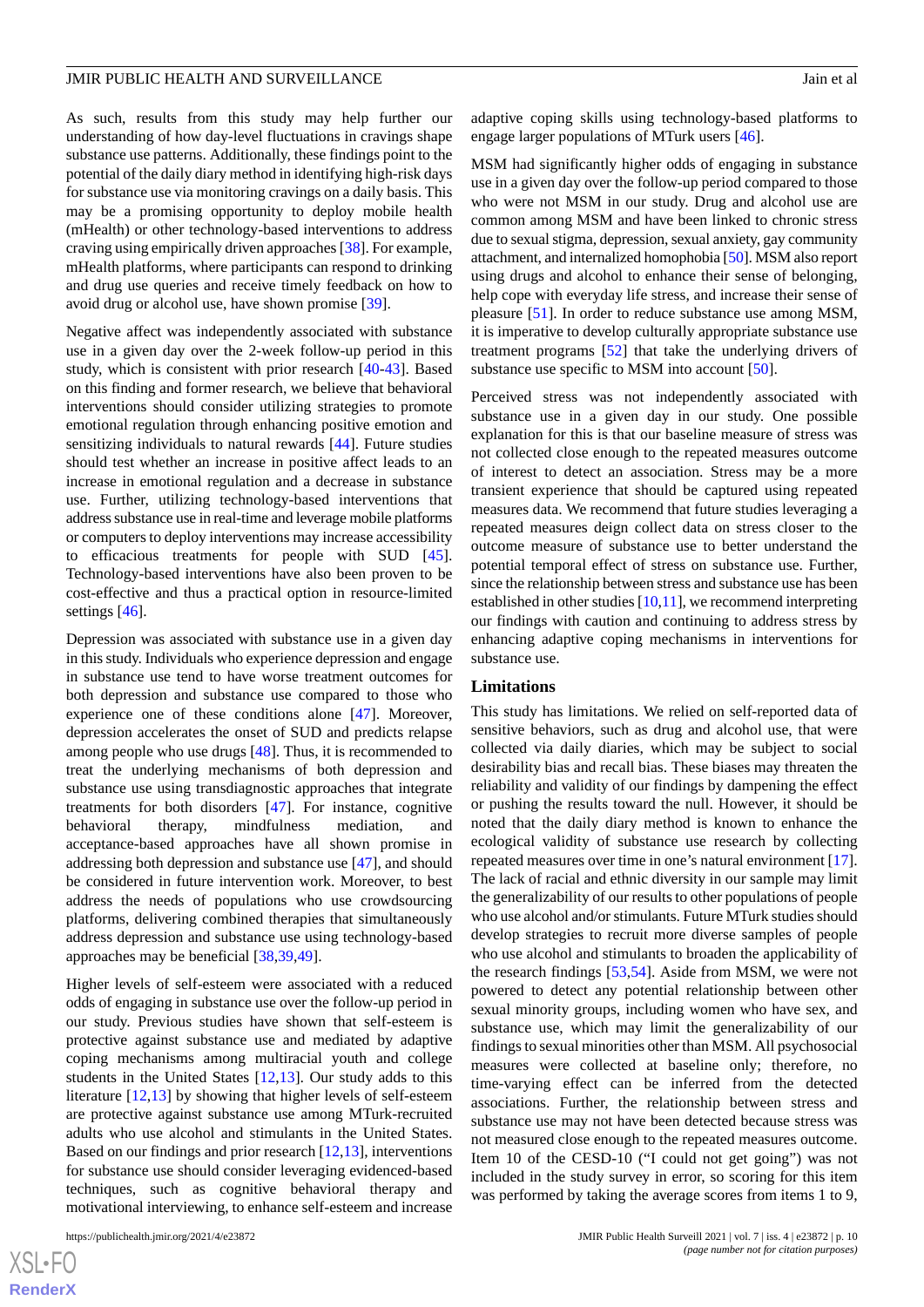which may compromise the validity of this item. Regression analyses were performed using data for complete cases only (ie, all cases with missing outcome or covariate data were excluded). Complete case analysis assumes that data are missing completely at random, which means that the cause of missing data is independent of the observed (ie, the measured outcome of interest) and unobserved (ie, other unmeasured causes) parameters of interest [\[34](#page-11-20)]. Although this is a strong assumption, it should be noted that the largest overall percentage of missing responses was very minimal (6.6%, for day-level cravings for stimulants in the past 24 hours) and approximately meets the rule of thumb for such an analysis [[55\]](#page-12-17). Despite these limitations, this study provides several important insights into the predictors and day-level correlates of substance use among people who use alcohol and/or stimulants in the United States and who were recruited via MTurk.

In summary, day-level cravings for alcohol and stimulants, depression, negative affect, and being in the MSM group predicted substance use, and higher levels of self-esteem were protective against substance use in our sample of people who used alcohol and/or stimulants. Interventions that target biobehavioral circuitries, such as craving, should be investigated in conjunction with programs that are designed to reduce negative psychosocial stressors like depression. Substance use treatment programs may also consider employing cognitive behavioral strategies to enhance self-esteem and improve adaptive coping. Further, culturally tailored approaches should be developed to effectively engage MSM in interventions. Finally, we recommend delivering interventions for substance use using mHealth or other technology-based platforms, in order to increase the accessibility to efficacious treatments for people living with SUD in the United States.

# **Acknowledgments**

The authors gratefully acknowledge the valuable contributions made by all research staff and participants. JPJ is supported by a postdoctoral fellowship award program from the National Institute on Drug Abuse (T32DA007250).

# **Conflicts of Interest**

<span id="page-10-0"></span>None declared.

# **References**

- 1. McCabe S, West B, Jutkiewicz E, Boyd C. Multiple DSM-5 substance use disorders: A national study of US adults. Hum Psychopharmacol 2017 Sep;32(5):A [[FREE Full text](http://europepmc.org/abstract/MED/28750478)] [doi: [10.1002/hup.2625](http://dx.doi.org/10.1002/hup.2625)] [Medline: [28750478](http://www.ncbi.nlm.nih.gov/entrez/query.fcgi?cmd=Retrieve&db=PubMed&list_uids=28750478&dopt=Abstract)]
- <span id="page-10-1"></span>2. Hasin D, Kerridge B, Saha T, Huang B, Pickering R, Smith S, et al. Prevalence and Correlates of DSM-5 Cannabis Use Disorder, 2012-2013: Findings from the National Epidemiologic Survey on Alcohol and Related Conditions-III. Am J Psychiatry 2016 Jun 01;173(6):588-599 [[FREE Full text\]](http://europepmc.org/abstract/MED/26940807) [doi: [10.1176/appi.ajp.2015.15070907](http://dx.doi.org/10.1176/appi.ajp.2015.15070907)] [Medline: [26940807](http://www.ncbi.nlm.nih.gov/entrez/query.fcgi?cmd=Retrieve&db=PubMed&list_uids=26940807&dopt=Abstract)]
- <span id="page-10-2"></span>3. Compton W, Thomas Y, Stinson F, Grant B. Prevalence, correlates, disability, and comorbidity of DSM-IV drug abuse and dependence in the United States: results from the national epidemiologic survey on alcohol and related conditions. Arch Gen Psychiatry 2007 May;64(5):566-576. [doi: [10.1001/archpsyc.64.5.566\]](http://dx.doi.org/10.1001/archpsyc.64.5.566) [Medline: [17485608\]](http://www.ncbi.nlm.nih.gov/entrez/query.fcgi?cmd=Retrieve&db=PubMed&list_uids=17485608&dopt=Abstract)
- <span id="page-10-3"></span>4. Evans EA, Glover DL, Washington DL, Hamilton AB. Psychosocial Factors that Shape Substance Abuse and Related Mental Health of Women Military Veterans who Use Community-Based Services. Subst Use Misuse 2018 Sep 19;53(11):1878-1892. [doi: [10.1080/10826084.2018.1441309\]](http://dx.doi.org/10.1080/10826084.2018.1441309) [Medline: [29485302\]](http://www.ncbi.nlm.nih.gov/entrez/query.fcgi?cmd=Retrieve&db=PubMed&list_uids=29485302&dopt=Abstract)
- <span id="page-10-4"></span>5. Wang K, Burton C, Pachankis J. Depression and Substance Use: Towards the Development of an Emotion Regulation Model of Stigma Coping. Subst Use Misuse 2018 Apr 16;53(5):859-866 [\[FREE Full text\]](http://europepmc.org/abstract/MED/29125383) [doi: [10.1080/10826084.2017.1391011\]](http://dx.doi.org/10.1080/10826084.2017.1391011) [Medline: [29125383\]](http://www.ncbi.nlm.nih.gov/entrez/query.fcgi?cmd=Retrieve&db=PubMed&list_uids=29125383&dopt=Abstract)
- <span id="page-10-5"></span>6. Sayette M. The Role of Craving in Substance Use Disorders: Theoretical and Methodological Issues. Annu Rev Clin Psychol 2016;12:407-433. [doi: [10.1146/annurev-clinpsy-021815-093351\]](http://dx.doi.org/10.1146/annurev-clinpsy-021815-093351) [Medline: [26565121\]](http://www.ncbi.nlm.nih.gov/entrez/query.fcgi?cmd=Retrieve&db=PubMed&list_uids=26565121&dopt=Abstract)
- <span id="page-10-6"></span>7. McHugh RK, Sugarman DE, Meyer L, Fitzmaurice GM, Greenfield SF. The relationship between perceived stress and depression in substance use disorder treatment. Drug Alcohol Depend 2020 Feb 01;207:107819 [\[FREE Full text\]](http://europepmc.org/abstract/MED/31918232) [doi: [10.1016/j.drugalcdep.2019.107819](http://dx.doi.org/10.1016/j.drugalcdep.2019.107819)] [Medline: [31918232](http://www.ncbi.nlm.nih.gov/entrez/query.fcgi?cmd=Retrieve&db=PubMed&list_uids=31918232&dopt=Abstract)]
- <span id="page-10-7"></span>8. Kavanagh D, Andrade J, May J. Imaginary Relish and Exquisite Torture: The Elaborated Intrusion Theory of Desire. Psychological Review 2005;112(2):446-467. [doi: [10.1037/0033-295x.112.2.446\]](http://dx.doi.org/10.1037/0033-295x.112.2.446)
- <span id="page-10-9"></span><span id="page-10-8"></span>9. Measelle J, Stice E, Springer D. A prospective test of the negative affect model of substance abuse: moderating effects of social support. Psychol Addict Behav 2006 Sep;20(3):225-233 [[FREE Full text](http://europepmc.org/abstract/MED/16938060)] [doi: [10.1037/0893-164X.20.3.225\]](http://dx.doi.org/10.1037/0893-164X.20.3.225) [Medline: [16938060](http://www.ncbi.nlm.nih.gov/entrez/query.fcgi?cmd=Retrieve&db=PubMed&list_uids=16938060&dopt=Abstract)]
- 10. Parent MC, Arriaga AS, Gobble T, Wille L. Stress and substance use among sexual and gender minority individuals across the lifespan. Neurobiol Stress 2019 Feb;10:100146 [\[FREE Full text\]](https://linkinghub.elsevier.com/retrieve/pii/S2352-2895(18)30023-7) [doi: [10.1016/j.ynstr.2018.100146\]](http://dx.doi.org/10.1016/j.ynstr.2018.100146) [Medline: [30937352\]](http://www.ncbi.nlm.nih.gov/entrez/query.fcgi?cmd=Retrieve&db=PubMed&list_uids=30937352&dopt=Abstract)
- 11. Peltier MR, Verplaetse TL, Mineur YS, Petrakis IL, Cosgrove KP, Picciotto MR, et al. Sex differences in stress-related alcohol use. Neurobiol Stress 2019 Feb;10:100149 [[FREE Full text](https://linkinghub.elsevier.com/retrieve/pii/S2352-2895(18)30072-9)] [doi: [10.1016/j.ynstr.2019.100149](http://dx.doi.org/10.1016/j.ynstr.2019.100149)] [Medline: [30949562\]](http://www.ncbi.nlm.nih.gov/entrez/query.fcgi?cmd=Retrieve&db=PubMed&list_uids=30949562&dopt=Abstract)
- 12. Tam C, Benotsch E, Li X. Self-Esteem and Non-Medical Use of Prescription Drugs among College Students: Coping as a Mediator. Subst Use Misuse 2020;55(8):1309-1319. [doi: [10.1080/10826084.2020.1735441](http://dx.doi.org/10.1080/10826084.2020.1735441)] [Medline: [32202945\]](http://www.ncbi.nlm.nih.gov/entrez/query.fcgi?cmd=Retrieve&db=PubMed&list_uids=32202945&dopt=Abstract)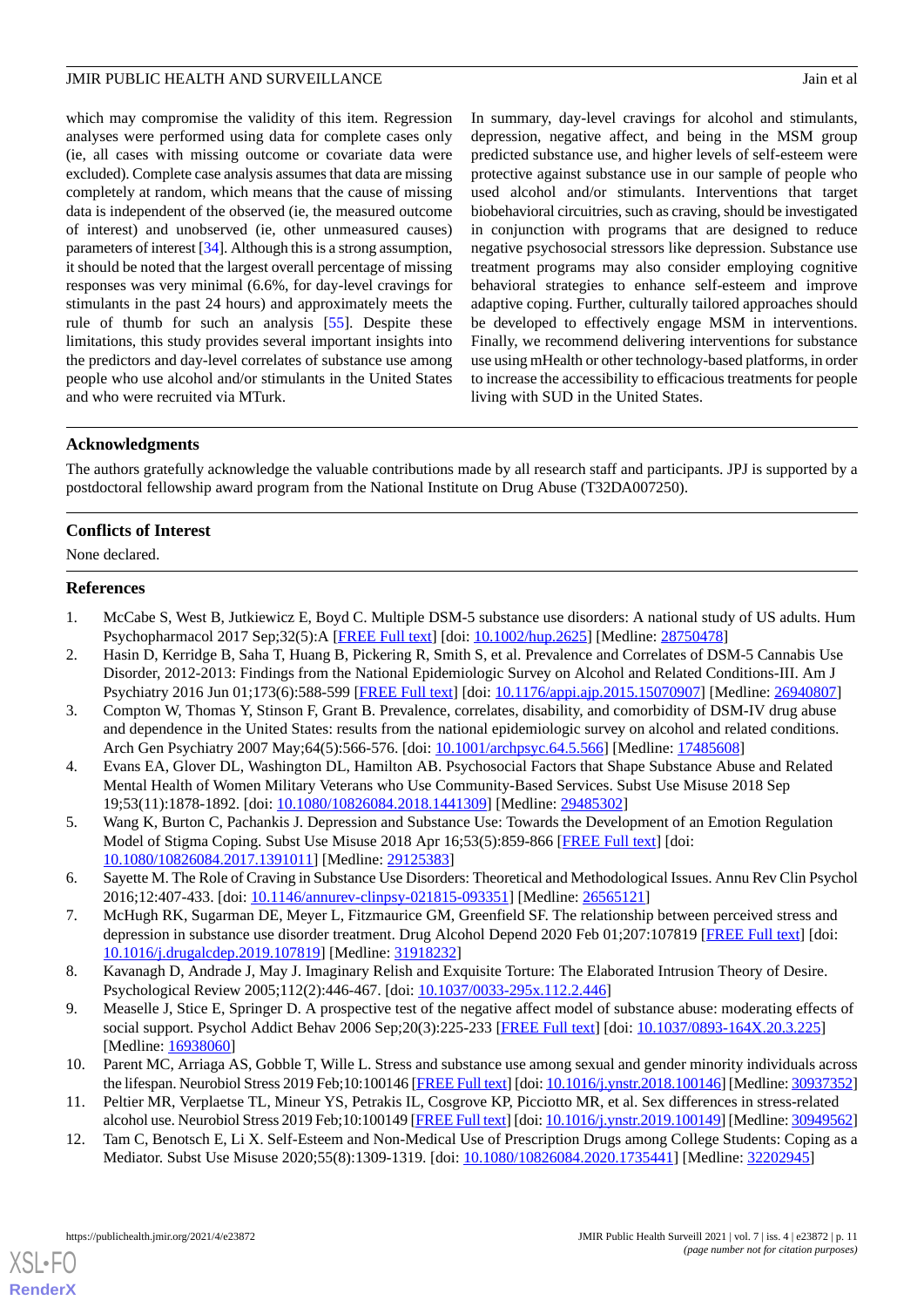- <span id="page-11-0"></span>13. Fisher S, Zapolski TC, Sheehan C, Barnes-Najor J. Pathway of protection: Ethnic identity, self-esteem, and substance use among multiracial youth. Addict Behav 2017 Sep;72:27-32 [\[FREE Full text](http://europepmc.org/abstract/MED/28343088)] [doi: [10.1016/j.addbeh.2017.03.003](http://dx.doi.org/10.1016/j.addbeh.2017.03.003)] [Medline: [28343088](http://www.ncbi.nlm.nih.gov/entrez/query.fcgi?cmd=Retrieve&db=PubMed&list_uids=28343088&dopt=Abstract)]
- <span id="page-11-2"></span><span id="page-11-1"></span>14. American Psychiatric Association. Diagnostic and Statistical Manual of Mental Disorders (DSM–5). Washington, DC: American Psychiatric Association; 2013.
- 15. Cavicchioli M, Vassena G, Movalli M, Maffei C. Is craving a risk factor for substance use among treatment-seeking individuals with alcohol and other drugs use disorders? A meta-analytic review. Drug Alcohol Depend 2020 Jul 01;212:108002. [doi: [10.1016/j.drugalcdep.2020.108002](http://dx.doi.org/10.1016/j.drugalcdep.2020.108002)] [Medline: [32413635](http://www.ncbi.nlm.nih.gov/entrez/query.fcgi?cmd=Retrieve&db=PubMed&list_uids=32413635&dopt=Abstract)]
- <span id="page-11-4"></span><span id="page-11-3"></span>16. Haass-Koffler CL, Leggio L, Kenna GA. Pharmacological approaches to reducing craving in patients with alcohol use disorders. CNS Drugs 2014 Apr 27;28(4):343-360 [[FREE Full text](http://europepmc.org/abstract/MED/24573997)] [doi: [10.1007/s40263-014-0149-3](http://dx.doi.org/10.1007/s40263-014-0149-3)] [Medline: [24573997\]](http://www.ncbi.nlm.nih.gov/entrez/query.fcgi?cmd=Retrieve&db=PubMed&list_uids=24573997&dopt=Abstract)
- <span id="page-11-5"></span>17. Serre F, Fatseas M, Swendsen J, Auriacombe M. Ecological momentary assessment in the investigation of craving and substance use in daily life: a systematic review. Drug Alcohol Depend 2015 Mar 01;148:1-20. [doi: [10.1016/j.drugalcdep.2014.12.024\]](http://dx.doi.org/10.1016/j.drugalcdep.2014.12.024) [Medline: [25637078\]](http://www.ncbi.nlm.nih.gov/entrez/query.fcgi?cmd=Retrieve&db=PubMed&list_uids=25637078&dopt=Abstract)
- 18. Shiffman S. Ecological momentary assessment (EMA) in studies of substance use. Psychol Assess 2009 Dec;21(4):486-497 [[FREE Full text](http://europepmc.org/abstract/MED/19947783)] [doi: [10.1037/a0017074](http://dx.doi.org/10.1037/a0017074)] [Medline: [19947783\]](http://www.ncbi.nlm.nih.gov/entrez/query.fcgi?cmd=Retrieve&db=PubMed&list_uids=19947783&dopt=Abstract)
- <span id="page-11-6"></span>19. Leigh B. Alcohol and condom use: a meta-analysis of event-level studies. Sex Transm Dis 2002 Aug;29(8):476-482. [doi: [10.1097/00007435-200208000-00008](http://dx.doi.org/10.1097/00007435-200208000-00008)] [Medline: [12172533](http://www.ncbi.nlm.nih.gov/entrez/query.fcgi?cmd=Retrieve&db=PubMed&list_uids=12172533&dopt=Abstract)]
- <span id="page-11-7"></span>20. Smyth JM, Smyth JM. Ecological Momentary Assessment Research in Behavioral medicine. Journal of Happiness Studies 2003;4(1):35-52. [doi: [10.1023/a:1023657221954\]](http://dx.doi.org/10.1023/a:1023657221954)
- <span id="page-11-8"></span>21. Neupert SD, Desmarais SL, Gray JS, Cohn AM, Doherty S, Knight K. Daily stressors as antecedents, correlates, and consequences of alcohol and drug use and cravings in community-based offenders. Psychol Addict Behav 2017 May;31(3):315-325 [\[FREE Full text\]](http://europepmc.org/abstract/MED/28383933) [doi: [10.1037/adb0000276\]](http://dx.doi.org/10.1037/adb0000276) [Medline: [28383933](http://www.ncbi.nlm.nih.gov/entrez/query.fcgi?cmd=Retrieve&db=PubMed&list_uids=28383933&dopt=Abstract)]
- <span id="page-11-10"></span><span id="page-11-9"></span>22. Buhrmester M, Kwang T, Gosling S. Amazon's Mechanical Turk: A New Source of Inexpensive, Yet High-Quality, Data? Perspect Psychol Sci 2011 Jan;6(1):3-5. [doi: [10.1177/1745691610393980](http://dx.doi.org/10.1177/1745691610393980)] [Medline: [26162106](http://www.ncbi.nlm.nih.gov/entrez/query.fcgi?cmd=Retrieve&db=PubMed&list_uids=26162106&dopt=Abstract)]
- <span id="page-11-11"></span>23. Strickland J, Stoops W. The use of crowdsourcing in addiction science research: Amazon Mechanical Turk. Exp Clin Psychopharmacol 2019 Feb;27(1):1-18. [doi: [10.1037/pha0000235](http://dx.doi.org/10.1037/pha0000235)] [Medline: [30489114](http://www.ncbi.nlm.nih.gov/entrez/query.fcgi?cmd=Retrieve&db=PubMed&list_uids=30489114&dopt=Abstract)]
- 24. O'Leary D. The syndemic of AIDS and STDS among MSM. Linacre Q 2014 Feb;81(1):12-37 [[FREE Full text](http://europepmc.org/abstract/MED/24899736)] [doi: [10.1179/2050854913Y.0000000015](http://dx.doi.org/10.1179/2050854913Y.0000000015)] [Medline: [24899736](http://www.ncbi.nlm.nih.gov/entrez/query.fcgi?cmd=Retrieve&db=PubMed&list_uids=24899736&dopt=Abstract)]
- <span id="page-11-12"></span>25. Hunter LJ, Dargan PI, Benzie A, White JA, Wood DM. Recreational drug use in men who have sex with men (MSM) attending UK sexual health services is significantly higher than in non-MSM. Postgrad Med J 2014 Mar 03;90(1061):133-138. [doi: [10.1136/postgradmedj-2012-131428](http://dx.doi.org/10.1136/postgradmedj-2012-131428)] [Medline: [24390619](http://www.ncbi.nlm.nih.gov/entrez/query.fcgi?cmd=Retrieve&db=PubMed&list_uids=24390619&dopt=Abstract)]
- <span id="page-11-13"></span>26. Bush K, Kivlahan D, McDonell M, Fihn S, Bradley K. The AUDIT alcohol consumption questions (AUDIT-C): an effective brief screening test for problem drinking. Ambulatory Care Quality Improvement Project (ACQUIP). Alcohol Use Disorders Identification Test. Arch Intern Med 1998 Sep 14;158(16):1789-1795. [doi: [10.1001/archinte.158.16.1789\]](http://dx.doi.org/10.1001/archinte.158.16.1789) [Medline: [9738608\]](http://www.ncbi.nlm.nih.gov/entrez/query.fcgi?cmd=Retrieve&db=PubMed&list_uids=9738608&dopt=Abstract)
- <span id="page-11-15"></span><span id="page-11-14"></span>27. Bradley K, Bush K, Epler A, Dobie D, Davis T, Sporleder J, et al. Two brief alcohol-screening tests From the Alcohol Use Disorders Identification Test (AUDIT): validation in a female Veterans Affairs patient population. Arch Intern Med 2003 Apr 14;163(7):821-829. [doi: [10.1001/archinte.163.7.821](http://dx.doi.org/10.1001/archinte.163.7.821)] [Medline: [12695273](http://www.ncbi.nlm.nih.gov/entrez/query.fcgi?cmd=Retrieve&db=PubMed&list_uids=12695273&dopt=Abstract)]
- <span id="page-11-16"></span>28. Schmitt DP, Allik J. Simultaneous administration of the Rosenberg Self-Esteem Scale in 53 nations: exploring the universal and culture-specific features of global self-esteem. J Pers Soc Psychol 2005 Oct;89(4):623-642. [doi: [10.1037/0022-3514.89.4.623\]](http://dx.doi.org/10.1037/0022-3514.89.4.623) [Medline: [16287423](http://www.ncbi.nlm.nih.gov/entrez/query.fcgi?cmd=Retrieve&db=PubMed&list_uids=16287423&dopt=Abstract)]
- <span id="page-11-18"></span><span id="page-11-17"></span>29. Sinclair S, Blais M, Gansler D, Sandberg E, Bistis K, LoCicero A. Psychometric properties of the Rosenberg Self-Esteem Scale: overall and across demographic groups living within the United States. Eval Health Prof 2010 Mar;33(1):56-80. [doi: [10.1177/0163278709356187](http://dx.doi.org/10.1177/0163278709356187)] [Medline: [20164106\]](http://www.ncbi.nlm.nih.gov/entrez/query.fcgi?cmd=Retrieve&db=PubMed&list_uids=20164106&dopt=Abstract)
- <span id="page-11-19"></span>30. Watson D, Clark L, Tellegen A. Development and validation of brief measures of positive and negative affect: The PANAS scales. Journal of Personality and Social Psychology 1988;54(6):1063-1070. [doi: [10.1037//0022-3514.54.6.1063](http://dx.doi.org/10.1037//0022-3514.54.6.1063)]
- 31. Cohen S, Kamarck T, Mermelstein R. Perceived stress scale. APA PsycTests 1983. [doi: [10.1037/t02889-000](http://dx.doi.org/10.1037/t02889-000)]
- <span id="page-11-21"></span><span id="page-11-20"></span>32. Andresen EM, Malmgren JA, Carter WB, Patrick DL. Screening for Depression in Well Older Adults: Evaluation of a Short Form of the CES-D. American Journal of Preventive Medicine 1994 Mar;10(2):77-84. [doi: [10.1016/s0749-3797\(18\)30622-6](http://dx.doi.org/10.1016/s0749-3797(18)30622-6)]
- 33. NIAAA Recommended Drinking Limits and SBIRT: A Review of the Scientific Evidence. Substance Abuse and Mental Health Services Administration. URL: [https://publichealth.nmsu.edu/wp-content/uploads/sites/4/2014/10/](https://publichealth.nmsu.edu/wp-content/uploads/sites/4/2014/10/NIAAA-Safe-Drinking-Limits.pdf) [NIAAA-Safe-Drinking-Limits.pdf](https://publichealth.nmsu.edu/wp-content/uploads/sites/4/2014/10/NIAAA-Safe-Drinking-Limits.pdf) [accessed 2021-04-22]
- 34. Rothman K, Greenland S, Lash T. Modern Epidemiology. Philadelphia, PA: Lippincott Williams & Wilkins; 2008.
- 35. Schepis TS, Teter CJ, Simoni-Wastila L, McCabe SE. Prescription tranquilizer/sedative misuse prevalence and correlates across age cohorts in the US. Addict Behav 2018 Dec;87:24-32 [[FREE Full text](http://europepmc.org/abstract/MED/29940388)] [doi: [10.1016/j.addbeh.2018.06.013\]](http://dx.doi.org/10.1016/j.addbeh.2018.06.013) [Medline: [29940388](http://www.ncbi.nlm.nih.gov/entrez/query.fcgi?cmd=Retrieve&db=PubMed&list_uids=29940388&dopt=Abstract)]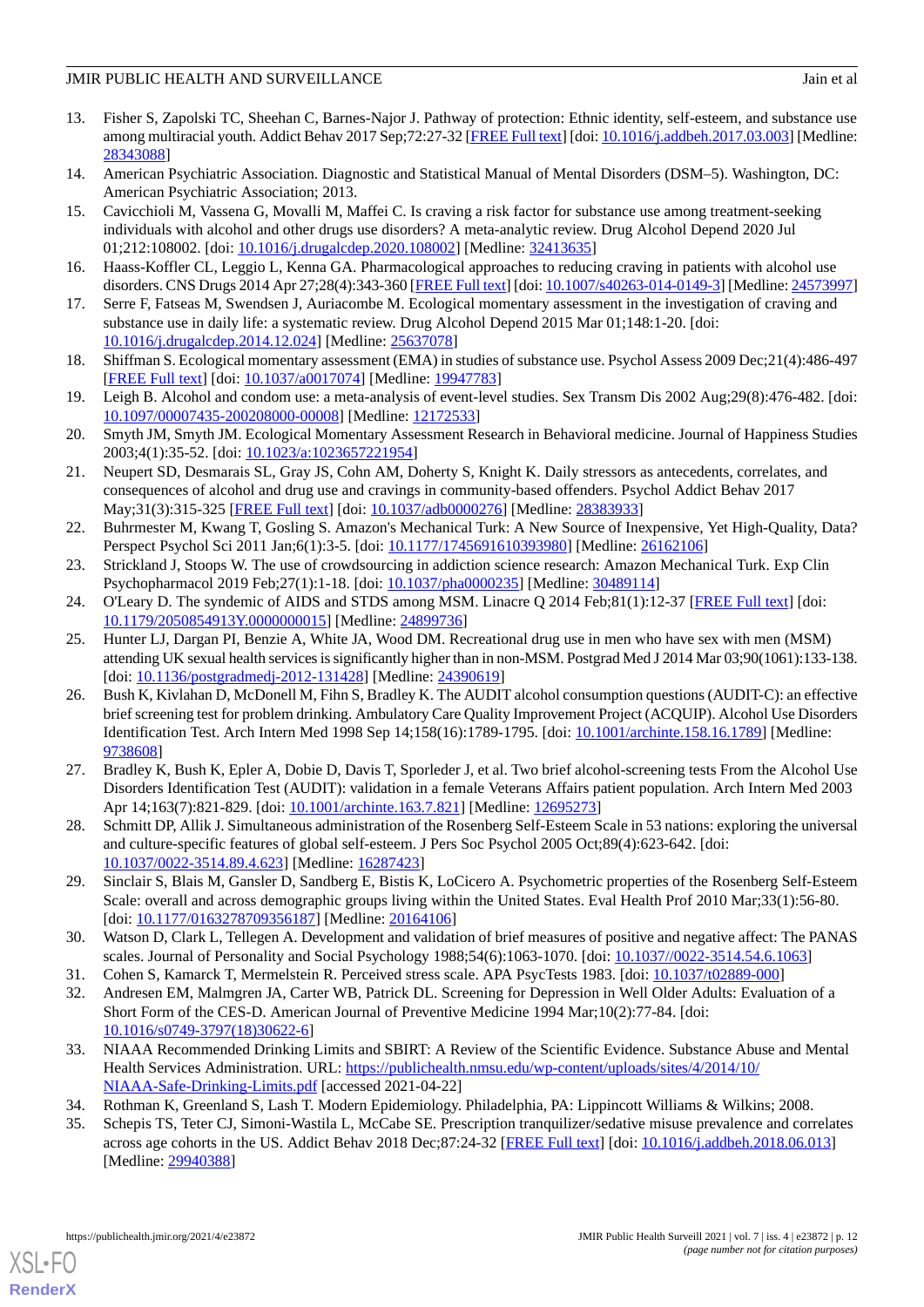- <span id="page-12-0"></span>36. John WS, Zhu H, Mannelli P, Schwartz RP, Subramaniam GA, Wu L. Prevalence, patterns, and correlates of multiple substance use disorders among adult primary care patients. Drug Alcohol Depend 2018 Jun 01;187:79-87 [[FREE Full text](http://europepmc.org/abstract/MED/29635217)] [doi: <u>[10.1016/j.drugalcdep.2018.01.035](http://dx.doi.org/10.1016/j.drugalcdep.2018.01.035)</u>] [Medline: [29635217](http://www.ncbi.nlm.nih.gov/entrez/query.fcgi?cmd=Retrieve&db=PubMed&list_uids=29635217&dopt=Abstract)]
- <span id="page-12-2"></span><span id="page-12-1"></span>37. Tabachnick B, Fidell L, Ullman J. Using Multivariate Statistics. Boston, MA: Pearson; 2007.
- 38. Deady M, Mills K, Teesson M, Kay-Lambkin F. An Online Intervention for Co-Occurring Depression and Problematic Alcohol Use in Young People: Primary Outcomes From a Randomized Controlled Trial. J Med Internet Res 2016 Mar 23;18(3):e71 [\[FREE Full text](https://www.jmir.org/2016/3/e71/)] [doi: [10.2196/jmir.5178\]](http://dx.doi.org/10.2196/jmir.5178) [Medline: [27009465](http://www.ncbi.nlm.nih.gov/entrez/query.fcgi?cmd=Retrieve&db=PubMed&list_uids=27009465&dopt=Abstract)]
- <span id="page-12-4"></span><span id="page-12-3"></span>39. Kazemi DM, Borsari B, Levine MJ, Li S, Lamberson KA, Matta LA. A Systematic Review of the mHealth Interventions to Prevent Alcohol and Substance Abuse. J Health Commun 2017 May 10;22(5):413-432 [[FREE Full text\]](http://europepmc.org/abstract/MED/28394729) [doi: [10.1080/10810730.2017.1303556\]](http://dx.doi.org/10.1080/10810730.2017.1303556) [Medline: [28394729\]](http://www.ncbi.nlm.nih.gov/entrez/query.fcgi?cmd=Retrieve&db=PubMed&list_uids=28394729&dopt=Abstract)
- 40. Kassel J. Substance Abuse and Emotion. Washington, DC: American Psychological Association; 2010.
- 41. Gross J. Handbook of Emotion Regulation. New York, NY: Guilford Press; 2013.
- <span id="page-12-5"></span>42. Cooney NL, Litt MD, Morse PA, Bauer LO, Gaupp L. Alcohol cue reactivity, negative-mood reactivity, and relapse in treated alcoholic men. Journal of Abnormal Psychology 1997 May;106(2):243-250. [doi: [10.1037/0021-843x.106.2.243](http://dx.doi.org/10.1037/0021-843x.106.2.243)]
- <span id="page-12-6"></span>43. Fox HC, Bergquist KL, Hong K, Sinha R. Stress-induced and alcohol cue-induced craving in recently abstinent alcohol-dependent individuals. Alcohol Clin Exp Res 2007 Mar;31(3):395-403. [doi: [10.1111/j.1530-0277.2006.00320.x](http://dx.doi.org/10.1111/j.1530-0277.2006.00320.x)] [Medline: [17295723](http://www.ncbi.nlm.nih.gov/entrez/query.fcgi?cmd=Retrieve&db=PubMed&list_uids=17295723&dopt=Abstract)]
- <span id="page-12-7"></span>44. Carrico AW, Gόmez W, Jain J, Shoptaw S, Discepola MV, Olem D, et al. Randomized controlled trial of a positive affect intervention for methamphetamine users. Drug Alcohol Depend 2018 Nov 01;192:8-15 [[FREE Full text\]](http://europepmc.org/abstract/MED/30195243) [doi: [10.1016/j.drugalcdep.2018.07.029\]](http://dx.doi.org/10.1016/j.drugalcdep.2018.07.029) [Medline: [30195243\]](http://www.ncbi.nlm.nih.gov/entrez/query.fcgi?cmd=Retrieve&db=PubMed&list_uids=30195243&dopt=Abstract)
- <span id="page-12-8"></span>45. Carreiro S, Newcomb M, Leach R, Ostrowski S, Boudreaux E, Amante D. Current reporting of usability and impact of mHealth interventions for substance use disorder: A systematic review. Drug Alcohol Depend 2020 Oct 01;215:108201. [doi: [10.1016/j.drugalcdep.2020.108201\]](http://dx.doi.org/10.1016/j.drugalcdep.2020.108201) [Medline: [32777691\]](http://www.ncbi.nlm.nih.gov/entrez/query.fcgi?cmd=Retrieve&db=PubMed&list_uids=32777691&dopt=Abstract)
- <span id="page-12-9"></span>46. Sugarman D, Campbell A, Iles B, Greenfield S. Technology-Based Interventions for Substance Use and Comorbid Disorders: An Examination of the Emerging Literature. Harv Rev Psychiatry 2017;25(3):123-134. [doi: [10.1097/hrp.0000000000000148\]](http://dx.doi.org/10.1097/hrp.0000000000000148)
- <span id="page-12-10"></span>47. Vujanovic A, Meyer T, Heads A, Stotts A, Villarreal Y, Schmitz J. Cognitive-behavioral therapies for depression and substance use disorders: An overview of traditional, third-wave, and transdiagnostic approaches. Am J Drug Alcohol Abuse 2017 Jul;43(4):402-415. [doi: [10.1080/00952990.2016.1199697\]](http://dx.doi.org/10.1080/00952990.2016.1199697) [Medline: [27494547\]](http://www.ncbi.nlm.nih.gov/entrez/query.fcgi?cmd=Retrieve&db=PubMed&list_uids=27494547&dopt=Abstract)
- <span id="page-12-12"></span><span id="page-12-11"></span>48. Curry J, Silva S, Rohde P, Ginsburg G, Kennard B, Kratochvil C, et al. Onset of alcohol or substance use disorders following treatment for adolescent depression. J Consult Clin Psychol 2012 Apr;80(2):299-312 [[FREE Full text](http://europepmc.org/abstract/MED/22250853)] [doi: [10.1037/a0026929](http://dx.doi.org/10.1037/a0026929)] [Medline: [22250853](http://www.ncbi.nlm.nih.gov/entrez/query.fcgi?cmd=Retrieve&db=PubMed&list_uids=22250853&dopt=Abstract)]
- <span id="page-12-13"></span>49. Dallery J, Kurti A, Erb P. A New Frontier: Integrating Behavioral and Digital Technology to Promote Health Behavior. Behav Anal 2015 May;38(1):19-49 [[FREE Full text\]](http://europepmc.org/abstract/MED/27347477) [doi: [10.1007/s40614-014-0017-y](http://dx.doi.org/10.1007/s40614-014-0017-y)] [Medline: [27347477](http://www.ncbi.nlm.nih.gov/entrez/query.fcgi?cmd=Retrieve&db=PubMed&list_uids=27347477&dopt=Abstract)]
- <span id="page-12-14"></span>50. Moody RL, Starks TJ, Grov C, Parsons JT. Internalized Homophobia and Drug Use in a National Cohort of Gay and Bisexual Men: Examining Depression, Sexual Anxiety, and Gay Community Attachment as Mediating Factors. Arch Sex Behav 2018 May 12;47(4):1133-1144 [\[FREE Full text](http://europepmc.org/abstract/MED/28608294)] [doi: [10.1007/s10508-017-1009-2\]](http://dx.doi.org/10.1007/s10508-017-1009-2) [Medline: [28608294\]](http://www.ncbi.nlm.nih.gov/entrez/query.fcgi?cmd=Retrieve&db=PubMed&list_uids=28608294&dopt=Abstract)
- <span id="page-12-15"></span>51. Bourne A, Weatherburn P. Substance use among men who have sex with men: patterns, motivations, impacts and intervention development need. Sex Transm Infect 2017 Aug;93(5):342-346. [doi: [10.1136/sextrans-2016-052674\]](http://dx.doi.org/10.1136/sextrans-2016-052674) [Medline: [28400466\]](http://www.ncbi.nlm.nih.gov/entrez/query.fcgi?cmd=Retrieve&db=PubMed&list_uids=28400466&dopt=Abstract)
- <span id="page-12-16"></span>52. Korhonen C, Kimani M, Wahome E, Otieno F, Okall D, Bailey R, et al. Depressive symptoms and problematic alcohol and other substance use in 1476 gay, bisexual, and other MSM at three research sites in Kenya. AIDS 2018 Jul 17;32(11):1507-1515 [[FREE Full text](http://europepmc.org/abstract/MED/29734218)] [doi: [10.1097/QAD.0000000000001847\]](http://dx.doi.org/10.1097/QAD.0000000000001847) [Medline: [29734218\]](http://www.ncbi.nlm.nih.gov/entrez/query.fcgi?cmd=Retrieve&db=PubMed&list_uids=29734218&dopt=Abstract)
- <span id="page-12-17"></span>53. Heller C, Balls-Berry J, Nery J, Erwin P, Littleton D, Kim M, et al. Strategies addressing barriers to clinical trial enrollment of underrepresented populations: a systematic review. Contemp Clin Trials 2014 Nov;39(2):169-182 [[FREE Full text](http://europepmc.org/abstract/MED/25131812)] [doi: [10.1016/j.cct.2014.08.004](http://dx.doi.org/10.1016/j.cct.2014.08.004)] [Medline: [25131812](http://www.ncbi.nlm.nih.gov/entrez/query.fcgi?cmd=Retrieve&db=PubMed&list_uids=25131812&dopt=Abstract)]
- 54. Jenkins R. Recruiting substance-using men who have sex with men into HIV prevention research: current status and future directions. AIDS Behav 2012 Aug;16(6):1411-1419. [doi: [10.1007/s10461-011-0037-5\]](http://dx.doi.org/10.1007/s10461-011-0037-5) [Medline: [22016329](http://www.ncbi.nlm.nih.gov/entrez/query.fcgi?cmd=Retrieve&db=PubMed&list_uids=22016329&dopt=Abstract)]
- 55. Jakobsen JC, Gluud C, Wetterslev J, Winkel P. When and how should multiple imputation be used for handling missing data in randomised clinical trials - a practical guide with flowcharts. BMC Med Res Methodol 2017 Dec 06;17(1):162 [[FREE Full text](https://bmcmedresmethodol.biomedcentral.com/articles/10.1186/s12874-017-0442-1)] [doi: [10.1186/s12874-017-0442-1\]](http://dx.doi.org/10.1186/s12874-017-0442-1) [Medline: [29207961](http://www.ncbi.nlm.nih.gov/entrez/query.fcgi?cmd=Retrieve&db=PubMed&list_uids=29207961&dopt=Abstract)]

# **Abbreviations**

[XSL](http://www.w3.org/Style/XSL)•FO **[RenderX](http://www.renderx.com/)**

**aOR:** adjusted odds ratio **AUDIT-C:** Alcohol Use Disorders Identification Test-Concise **CESD-10:** Center for Epidemiologic Studies Depression Scale **mHealth:** mobile health **MSM:** men who have sex with men **MTurk:** Amazon Mechanical Turk PANAS: Positive and Negative Affect Schedule